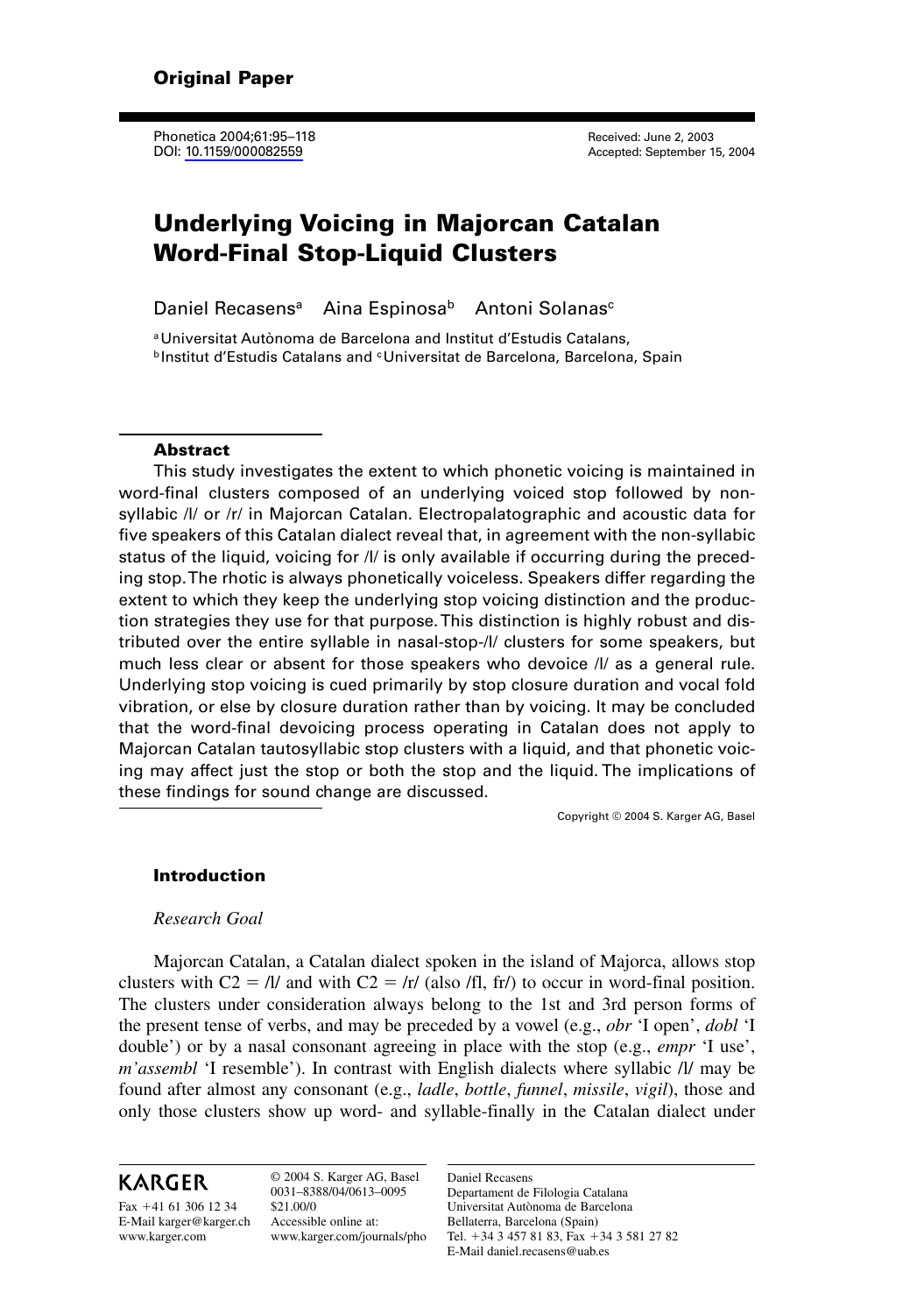consideration. Moreover, their liquid happens to be non-syllabic. Thus, native speakers of Majorcan Catalan count *obr* 'I open' as monosyllabic and *m'assembl* 'I resemble' as bisyllabic, and syllabify the entire final cluster with the initial vowel of a following bisyllabic, and syllabity the entire final cluster with the initial vowel of a following<br>word, e.g., the words *obr* 'I open' and *això* 'this' syllabify ([ɔ])([brə])(['ʃɔ]) in the word, e.g., the words *obr* '1 ope<br>sequence [ɔbɾə'ʃɔ] 'I open this'.

The present investigation is concerned with the phonetic status of the underlying voicing distinction for the stop and the liquid in Majorcan Catalan word-final clusters. In Catalan, underlyingly voiced stops become voiceless before a pause; moreover, final devoicing affects all consonants in word-final clusters without a liquid, e.g., the words *tubs* 'tubes', *arxipèlags* 'archipelagos' are realized [tups] and [ərʃi pεləks]. The central goal of this paper is to find out whether this devoicing process operates on wordfinal clusters with an underlying voiced stop followed by a liquid or, on the contrary, if the liquid helps to preserve the underlying voicing status of the preceding stop at the phonetic level.

In addressing this research topic we take the position that word-final voicing neutralization in Catalan is complete, i.e., that underlying voiced stops show no traces of voicing in absolute word-final position. Some inconclusive evidence in support of incomplete stop voicing neutralization has been reported to occur in other languages, i.e., German [Port and Crawford, 1989, but see Janker and Piroth, 1999 and Piroth and Janker, 2004], Polish [Slowiaczek and Dinnsen, 1985; Slowiaczek and Szymanska, 1989, but see Jassem and Richter, 1989] and Dutch [Jongman, 2003; Ernestus and Baayen, in press]. Incomplete voicing neutralization has also been claimed to apply in Catalan word-final stops based on data on vowel and closure duration [Dinnsen and Charles-Luce, 1984] and on voicing into closure [Charles-Luce and Dinnsen, 1987]. It appears, however, that minimal pairs used in the former study include unfamiliar words as well as non-alternating stops or stops whose underlying voicing specification is the reverse of the one assigned to them [Mascaró, 1987].

Experimental and descriptive evidence for the Majorcan Catalan clusters of interest suggest that the phonetic implementation of the voicing contrast is contextually conditioned and that a gradual stop devoicing process may be under way. Thus, while acoustic data show that the underlying voicing distinction may be kept postnasally [Llach, 1999; Dols and Wheeler, 1995], impressionistic phonetic transcriptions reveal that listeners may perceive the C1 voiced stop consonant as voiceless postvocalically, i.e., [ɔpr] *obr* 'I open' [Alcover and Moll, 1929–1932], [kɔpr] *cobr* 'I earn', [mə lekr] *m'alegr* 'I become happy' [Bibiloni, 1983]. Analogous examples involving stop and liquid devoicing may be found in Alguerès Catalan where the rhotic is clearly realized as a trill ([ɔpr] *obr* 'I open', [ampr] *ampr* 'I use' [Kuen, 1932–1934; Loporcaro, 1997]. If a trend towards stop voicing neutralization is at work in Majorcan Catalan, our goal is to determine which voicing cue(s) lead the process and which ones are prone to remain unmodified.

# *Factors Affecting Voicing*

In the light of these remarks, the phonetic implementation of underlying voicing in Majorcan Catalan word-final clusters with a non-syllabic liquid will be analyzed by means of electropalatographic (EPG) and acoustic data. Possible stop voicing cues will be sought during the stop and during the segments preceding and following the stop.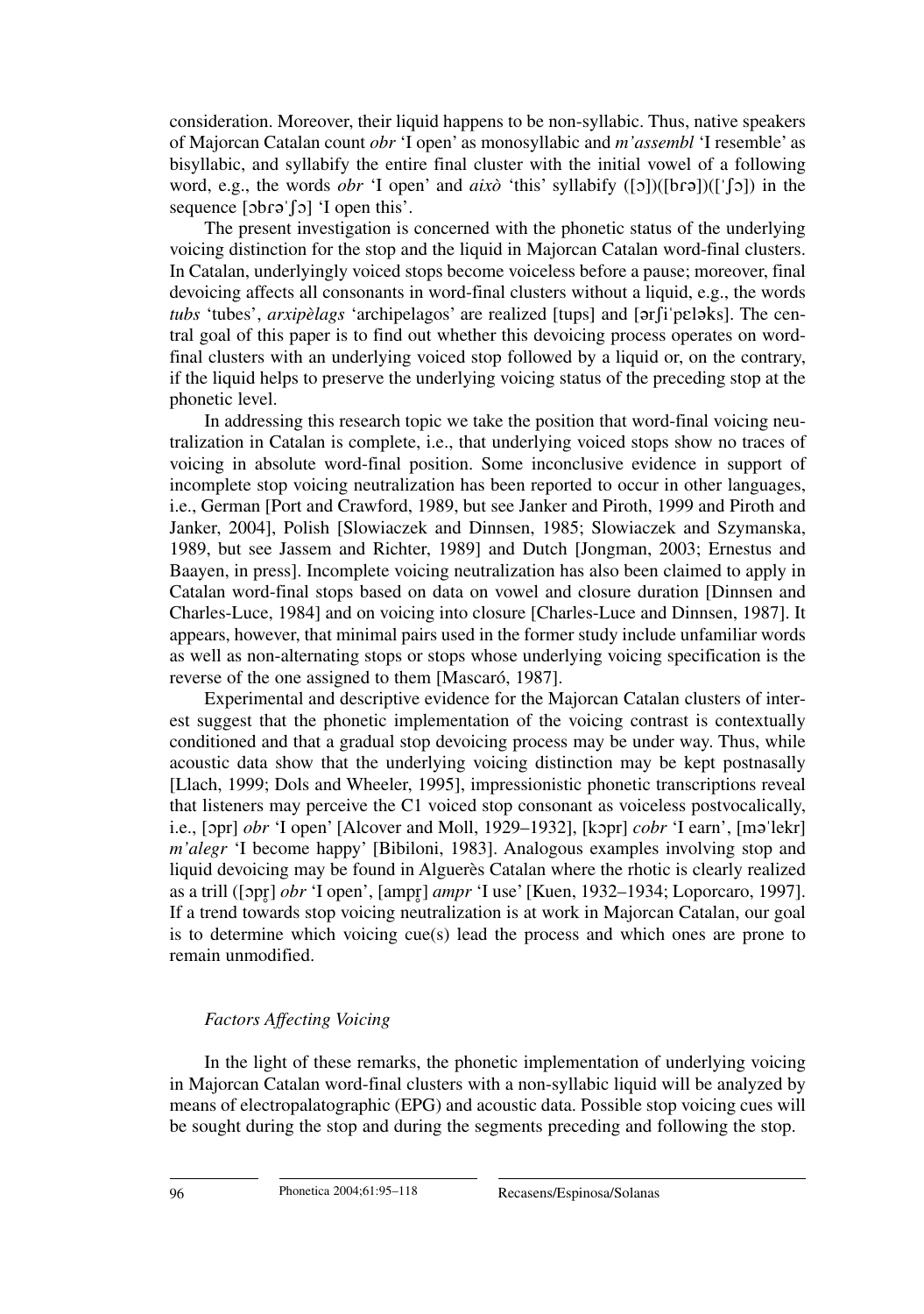#### *Stop Consonant*

The underlying stop voicing distinction is cued by vocal fold vibration during the closure period for voiced versus voiceless stops, and by longer and more extended closures and more intense release bursts for voiceless versus voiced stops resulting from differences in supraglottal air pressure and perhaps in articulatory effort [Lisker, 1986; Farnetani*,* 1990]. Several factors may affect the prominence of these voicing cues. Thus, it has been found that voicing during closure is disfavoured word-finally before a pause and by velar as opposed to more anterior stops [Keating et al., 1983; Docherty, 1992; Ohala, 1983; Keating, 1984], and that differences in closure duration between underlying voiced and voiceless stops may be position dependent as well (e.g., they have been reported to occur preferentially in medial post-stress position in English) [Lisker, 1970]. Factors below may affect the robustness of these stop voicing cues in word-final clusters with a liquid.

Phonetic voicing in the cluster may be influenced by the syllabic status of the liquid. Descriptive evidence from the literature indicates that, if syllabic, the liquid stays voiced not only after a voiced consonant but also after a voiceless one such that vocal fold vibration is associated with the liquid itself and does not depend on the presence of voicing during the stop (e.g., Czech [petr] *Petr* 'Peter', [vi:tr] *vitr* 'wind') [Hála, 1973]. Therefore, the production of syllabic consonants involves voicing starting immediately after stop release [Lehiste, 1964; Catford, 1977]. The underlying stop voicing distinction is not neutralized in these circumstances.

The requirement that syllabic consonants be essentially voiced has led phonologists to state that a requirement for syllabicity is that the liquid occupies the syllable sonority peak [Barry, 2000], and that voiced consonants are more prone to be syllabic than their voiceless correlates [Blevins, 1995]. Indeed, syllabic voiceless consonants are not frequent in the world's languages though syllabic voiceless fricatives outnumber their syllabic voiced cognates [see Bell, 1978, and also Malmberg, 1974 and Bloomfield, 1964 regarding the presence of syllabic fricatives in the interjections  $[pst], [f(t)]$ ].

If non-syllabic, the presence of phonetic voicing during the liquid appears to be tied to vocal fold vibration during the preceding stop consonant. Thus, the liquid is devoiced in clusters with an underlying voiceless stop, as shown by non-syllabic /r/ in Russian ([pjotr] 'Peter', [v<sup>j</sup>ixr<sup>i]</sup> 'whirl-wind') and Polish ([vjatr] *wiatr*), and by nonsyllabic /l/ and /R/ in French ([pœp]] *peuple* 'people', [εtR]  $\hat{e}$ *tre* 'to be') [Hála, 1973; Jakobson and Waugh, 1979; Tranel, 1987]. On the other hand, it may stay voiced but also undergo devoicing if the stop is underlyingly voiced. Indeed, clusters with an underlying voiced stop may conform to three possibilities in this respect: both the liquid and the stop stay voiced (Russian [t<sup>j</sup>igr] 'tiger' [Comrie and Corbett, 1993, p. 830]; the liquid is devoiced while the stop remains completely or partly voiced (French [tabl] table 'table', Marebbano Ladin [libr̪] 'book', [ʒənédl̪] 'knee' [Malmberg, 1974; Jaberg and Jud, 1928–1940, maps 162, 763]; both the liquid and the stop are voiceless [Alguerès Catalan [ɔpr] *obr* 'I open'; see above]. According to Steriade [1999], languages may differ as to whether they admit the first two options (e.g., Russian) or necessarily undergo C1 and C2 devoicing (e.g., Polish). A joint consideration of the three possibilities just referred to indicates that the underlying stop voicing distinction may be maintained or neutralized in word-final clusters with a non-syllabic liquid.

Liquid devoicing may be accompanied by some frication noise as a greater release of pulmonary air occurs through an open glottis (e.g., in French and Majorcan Catalan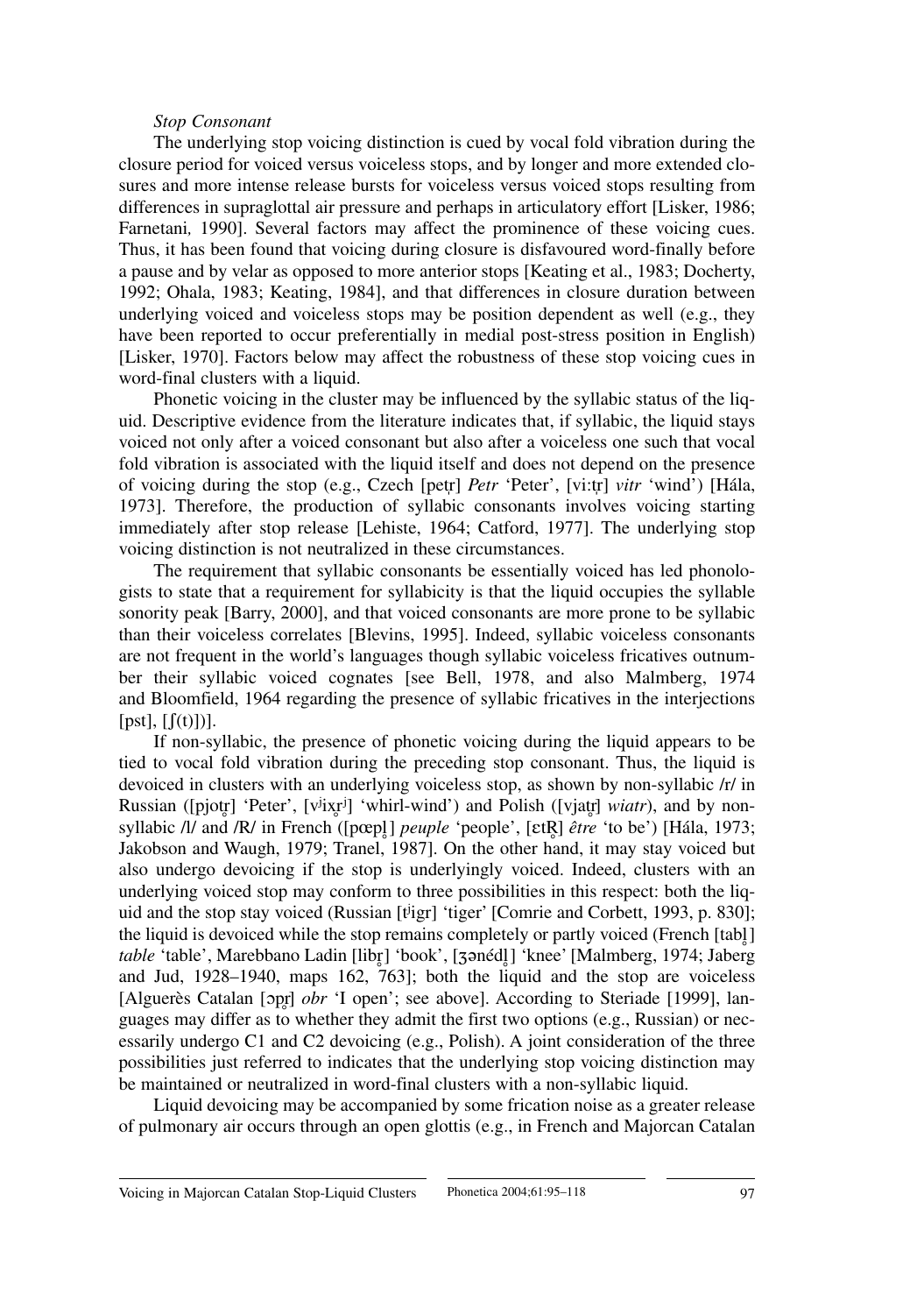[Tranel, 1987; Llach, 1999]) and may cause the liquid to fail to be perceived (French [tab(l)] *table* 'table', [εt(R)] *être* 'to be', Majorcan Catalan [ɔp] *obr* 'he opens' [Tranel, 1987; Alcover and Moll, 1929–1933]).

In addition to the syllabic status of the liquid, the presence of vocal fold vibration during the stop is related to the production requirements for /l/ and /r/. The initial expectation is that stop voicing should be favored by /l/ rather than by /r/ since the lateral involves a lower intraoral pressure level than the rhotic mostly so if the latter is realized as a trill [Solé, 2002].

Regarding Majorcan Catalan, no substantial differences in stop voicing degree are expected to take place if the phonetic realization of the two liquids in word-final clusters coincides with that occurring word-finally after a vowel, i.e., typically dark or velarized/pharyngealized in the case of  $\Lambda$ / and a tap in the case of  $\Lambda$ / [Bibiloni, 1983; Recasens, 1996]. It may be, however, that the high intraoral pressure level involved in stop closure formation causes non-syllabic /r/ to be implemented as a trill rather than as a tap and the stop to undergo devoicing in this cluster class. The manner of articulation of the rhotic, and thus presumably the presence versus absence of voicing during the stop, may also depend on its syllabicity status: non-syllabic /r/ is prone to be realized as a tap (e.g., in the Majorcan Catalan clusters of interest) and syllabic /r/ as a trill. Indeed, syllabicity has been correlated with articulatory and acoustic stability, namely, the achievement of a more than minimal duration and an unreduced and context-independent articulatory target. Accordingly, Slovak /r/ has more contacts and is more retracted if syllabic than if non-syllabic [Podhradská, 2002], and dentoalveolar trills appear to be by far the most frequent syllabic rhotics in the world's languages [Bell, 1978].

Stop voicing should also be facilitated by an increase in gestural overlap between the two consecutive consonants in the cluster. The expected trend here is for voiced stops to allow an earlier onset of the apical gesture for the following liquid than voiceless stops just as VCV sequences exhibit larger degrees of V-to-C anticipation when the intervocalic stop is voiced than when it is voiceless [Farnetani, 1990; Kohler, 1984]. Temporal superposition is expected to be more obvious in clusters with /l/ than in those with /r/ in line with the aerodynamic requirements involved (see above) and with the fact that /l/ is typically dark in Majorcan Catalan. Indeed, prominent anticipatory effects associated with tongue dorsum lowering for dark /l/ have been reported to occur during the preceding vowel [Sproat and Fujimura, 1993], or during a preceding bilabial or velar stop in syllable-initial position [Gibbon et al., 1993] and in clusters with syllabic /l/ [Giles and Moll, 1975; Abercrombie, 1967; Kenyon, 1950; Lehiste, 1964; O'Connor, 1967]. Word finality could contribute to the temporal separation between the two consecutive consonants in line with data in the literature showing that syllablefinal complex consonants and clusters may undergo gestural dissociation [Goldstein, 1994; Krakow, 1999].

In the absence of gestural superposition, phonetic differences between underlying voiced and voiceless stop clusters may be related to the duration of a short opening period occurring between the stop and the liquid. Evidence for this opening period derives from clusters with a syllabic liquid. Thus,  $[1]$ ,  $[1]$ ,  $[n]$  and  $[9]$ ,  $[9]$ ,  $[9]$  may be in free alternation in English (American English *idol*, British English *Hungary*, *ligthening* [Trager and Bloch, 1941; Roach and Miller, 1991], and [ə] is about 60–80 ms or less in those VC sequences [Lehiste, 1964]. Slovak [r] may also insert a transitional vocalic element between C1 and C2, e.g., [p<sup>a</sup>r<sup>a</sup>st] for *prst* 'finger' [Podhradská, 2002]. In Romance dialectal areas, this opening interval appears to have been categorized as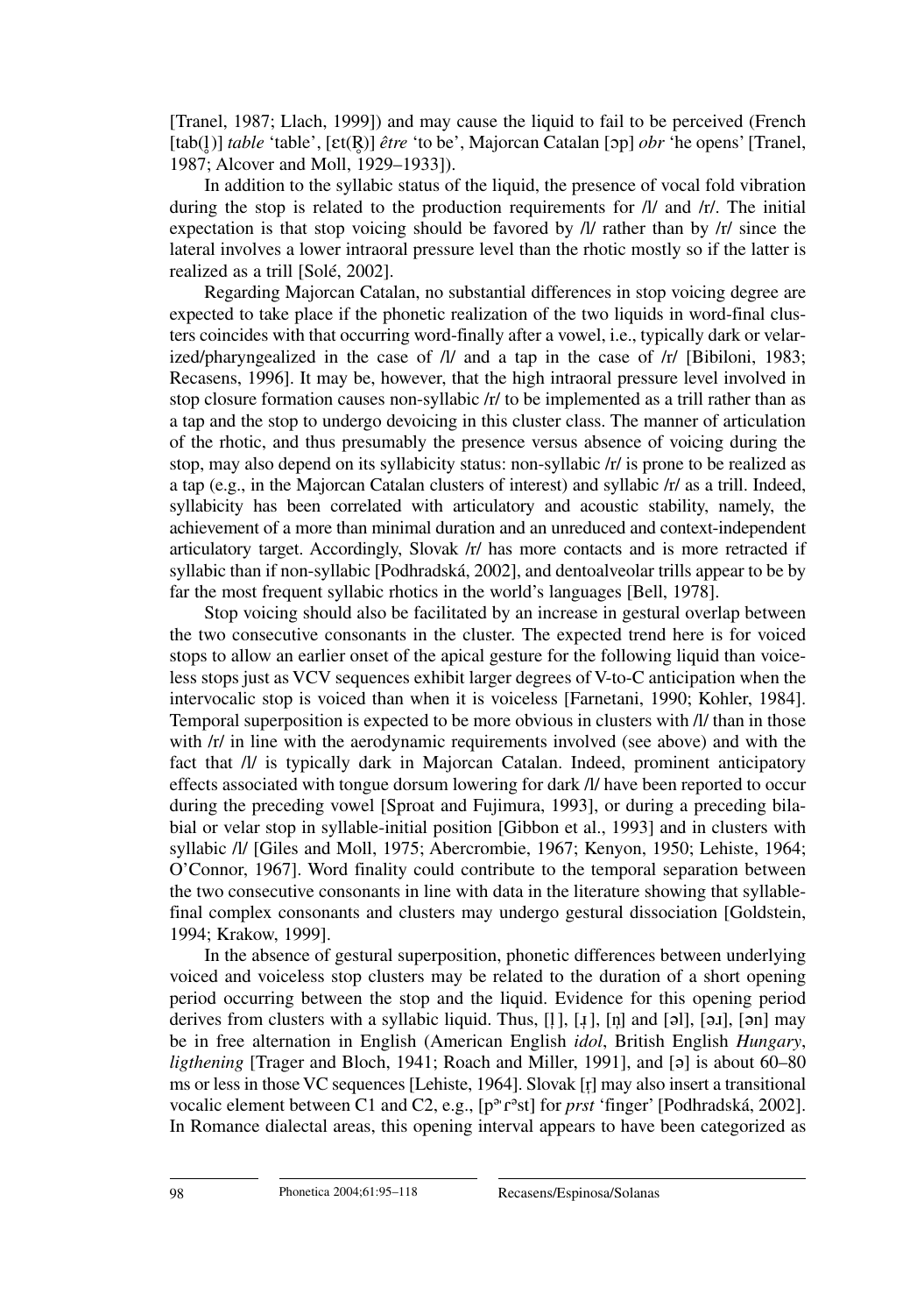a separate vowel in clusters with a liquid which became word final after deletion of a separate vowel in clusters with a liquid which became word final after deletion of<br>the following vowel, e.g., Northern Italian ['negər] 'black', ['foren] 'oven', ['padər] the following vowel, e.g., Northern Italian ['negər] 'black', ['foren] 'oven', ['padər]<br>'father', ['fever] 'fever' from Latin NIGRU, FURNU, PATRE, FEBRE, respectively [Rohlfs, 1966]. In agreement with this hypothesis the Northern Italy-Ladin-Friulian complex 1966]. In agreement with this hypothesis the Northern Italy-Ladin-Friulian complex<br>exhibits related forms such as [lavr] and ['labər] 'lip' for Latin LABRU, and [im'vɛrn] exhibits related forms such as [lavr] and ['labər] 'lip' for Latin LABRU, and [im'vɛrn]<br>and [im'vɛrən] 'winter' for HIBERNU [Jaberg and Jud, maps 165, 314]. Alternatively, a and [im vɛrən] 'winter' for HIBERNU [Jaberg and Jud, maps 165, 314]. Alternatively, a<br>vowel may have been inserted at liquid release, e.g., [i] in Friulian (['dopli] 'double', ['kwatri] 'four' from Latin DUPLU, QUATTUOR [Maiden and Parry, 1997] and [ə] or [œ] [ˈkwatɾɪ] 'tour′ from Latın DUPLU, QUATTUC<br>in French ([ˈtablª] 'table', [ˈsykrª] 'sugar').

Stop voicing may also be favored by the presence of a preceding nasal (as opposed to a preceding vowel) in line with factors contributing to a decrease in intraoral pressure level during the oral stop in this contextual condition, i.e., closure shortening and coarticulated nasal leakage through the velar port. This effect has been reported to occur in the Majorcan Catalan clusters under study (see 'Research Goal' above) and accounts for instances of progressive stop voicing assimilation in nasal-stop clusters accounts for instances of progressive stop voicing assimilation in nasal-stop clusters<br>(e.g., S. Italian [nəm bi'ovə] *non piove* 'it is not raining', Gascon [kan'da] from Latin CANTARE 'to sing', [Rohlfs, 1966, 1970].

#### *Preceding and Following Segments*

Other voicing cues for the stop may be found during the segment preceding the stop consonant.

Vowels are expected to be shorter and more open before voiceless versus voiced stops perhaps in line with differences in sustention of muscular activity in the vowel gesture [Raphael, 1972, 1975; Kohler, 1984]. Moreover, the F1 vowel transitions exhibit a shorter cutoff and a higher offset frequency, and the F2 and F3 vowel transitions may end at lower frequencies and move more abruptly, before a voiceless versus voiced stop [Lisker, 1957, 1975; Summerfield and Haggard, 1977]. Different vowel formant trajectories may be associated with differences in the articulatory power of the closing movement, and in the relative timing of events at the larynx and at the supraglottal place of articulation [Kohler, 1984; Abramson and Lisker, 1973].

Nasal stop closure durations are also expected to be significantly longer before underlying voiced versus voiceless stops, presumably because air leakage through the velopharyngeal passage contributes to a decrease in intraoral pressure which facilitates stop voicing [Raphael et al., 1975]. A related voicing-dependent factor is the ratio between nasal closure duration and the duration of the overall nasal stop  $+$  oral stop period, which is expected to be higher in clusters with voiced stops than in those with their voiceless counterparts.

Other stop voicing cues may also occur during the liquid. As reported above, devoicing and possible frication are expected to take place during Majorcan Catalan non-syllabic liquids (mostly /r/). In these circumstances, differences in oral pressure level as a function of stop voicing could cause the liquid and/or the frication period to be longer in clusters with voiceless stops than in those with voiced stops.

# *Summary of Cues*

EPG and acoustic data for Majorcan Catalan word-final clusters with non-syllabic /l/ or /r/ will allow checking whether the liquid is realized without vocal fold vibration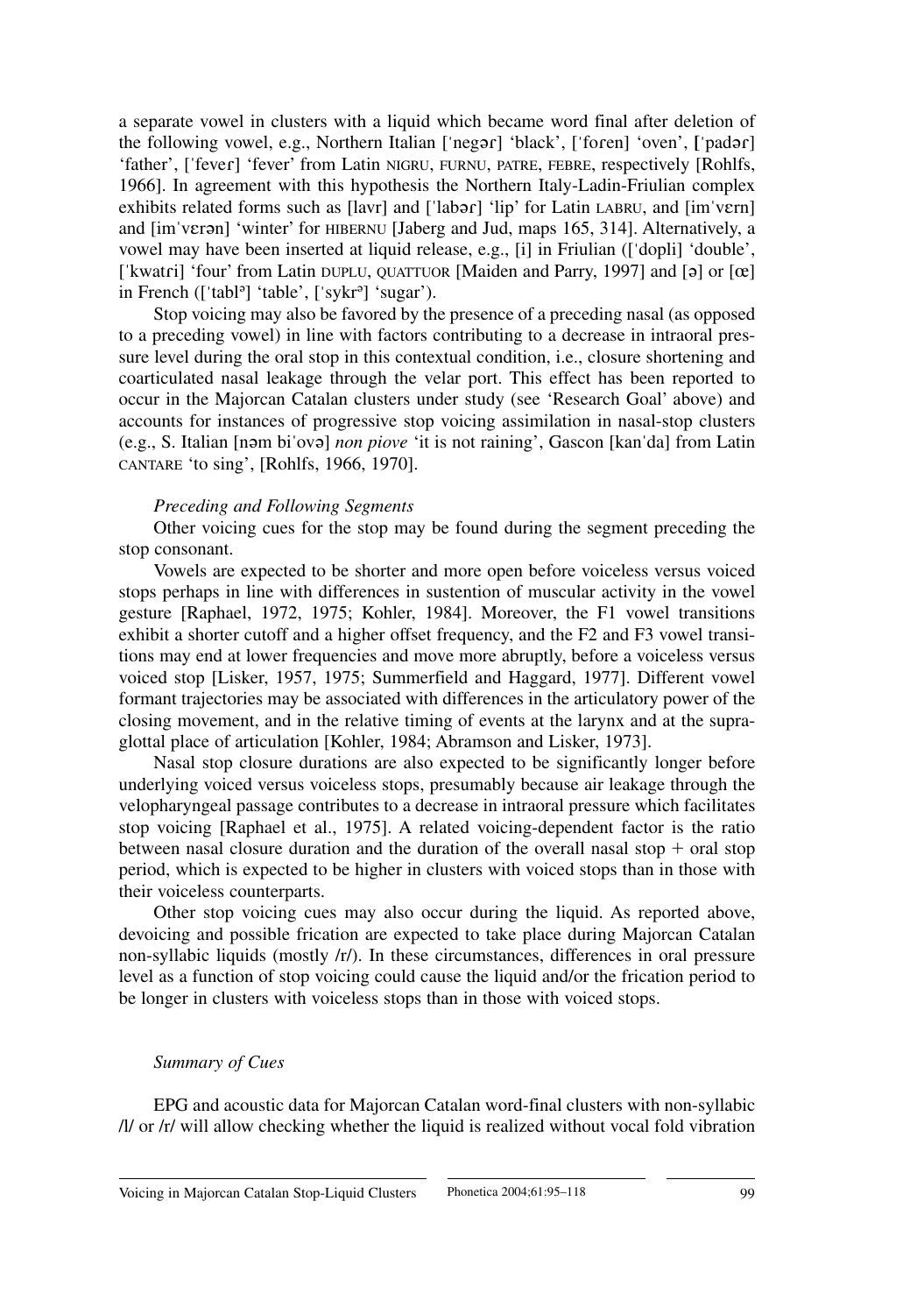after an underlying voiceless stop, and the extent to which clusters with an underlying voiced stop are implemented through C1 and C2 voicing, C1 voicing and C2 devoicing or C1 and C2 devoicing.

The spatiotemporal articulatory characteristics of the liquid will be investigated, i.e., whether /l/ is dark and /r/ is a tap or a trill, liquid devoicing results in frication or liquid deletion (mostly so for /r/), and C2 overlaps with C1 or there is an opening element between the two consonants (mostly so in clusters with /l/).

Stop voicing cues will be looked for during the stop, and during the liquid and the segment preceding the stop. In comparison with their voiceless correlates, underlying voiced stops are expected to exhibit shorter closures, less tongue contact, longer closure voicing periods and less salient stop releases. Several factors may affect the implementation of stop voicing, i.e., the stop place of articulation, whether the segment preceding the stop is a nasal consonant or a vowel, and whether the segment following the stop is a lateral or a rhotic. Moreover, in comparison with clusters with a voiceless stop, those with a voiced stop ought to show more overlap between C1 and C2, a shorter liquid, a shorter frication period during the liquid and a longer preceding nasal.

The relative salience of these stop voicing cues will also be investigated under the assumption that robust phonetic characteristics ought to be most resistant to loss. Thus, it may turn out that Majorcan Catalan speakers differ regarding the extent to which they devoice the liquid and/or the stop consonant and thus, that the phonetic implementation of the clusters of interest is highly variable and/or that a sound change is in progress. Previous findings in the literature are relevant in this respect, namely, the stop voicing distinction appears to be cued by closure duration rather than by the burst and the formant transitions in word-final position [Raphael, 1981], and by preceding nasal duration rather than by preceding vowel duration [Raphael et al., 1975]. Preliminary data for Majorcan Catalan also reveal that differences in nasal and oral stop closure duration may become specially relevant in marking the voicing distinction for postnasal stops in word-final stop-liquid clusters [Llach, 1999].

#### **Method**

Seventeen clusters differing in underlying stop voicing, in the presence of  $/$ l/ or  $/$ r/ and in the presence or absence of a homorganic nasal consonant before the stop were read sentence-finally in short meaningful Catalan sentences, e.g., *aquest ganivet l'empr* 'I use this knife' (tables 1, 2). Sentences had a similar number of syllables so as to ensure that all consonant clusters would exhibit comparable durations. Several CC combinations were excluded from the reading list due to lexical or phonotactic restrictions, namely, a postvocalic or postnasal voiceless velar followed by /r/, a postvocalic voiceless bilabial stop followed by /r/, and a potvocalic or postnasal dental stop followed by /l/. Indeed, the combinations /tl, dl, ntl, ndl/ are impossible in Catalan while postvocalic /pr, kr, nkr/ occur in uncommon words such as *estuprar* 'to rape' and *lucrar* 'to receive benefit'. Exclusion of these CC combinations renders the corpus of consonant clusters somewhat unbalanced. Thus, there are 9 clusters with postnasal stops and 8 with postvocalic stops, 10 clusters with underlying voiced stops and 7 with underlying voiceless stops, 8 clusters with  $\frac{1}{l}$  and 9 with  $\frac{1}{l}$ , and 7 clusters with labials, 4 with dentals and 6 with velars. In the light of the segmental composition of these unavailable consonant sequences, special attention will be paid to the interpretation of significant statistical differences between data for clusters with dentals and those for clusters with labials and velars.

Linguopalatal contact and acoustic data were recorded seven times by five male speakers of Majorcan Catalan of 30 (AR, MJ), 40 (ND) and 55 (BM, CA) years of age. All five speakers were born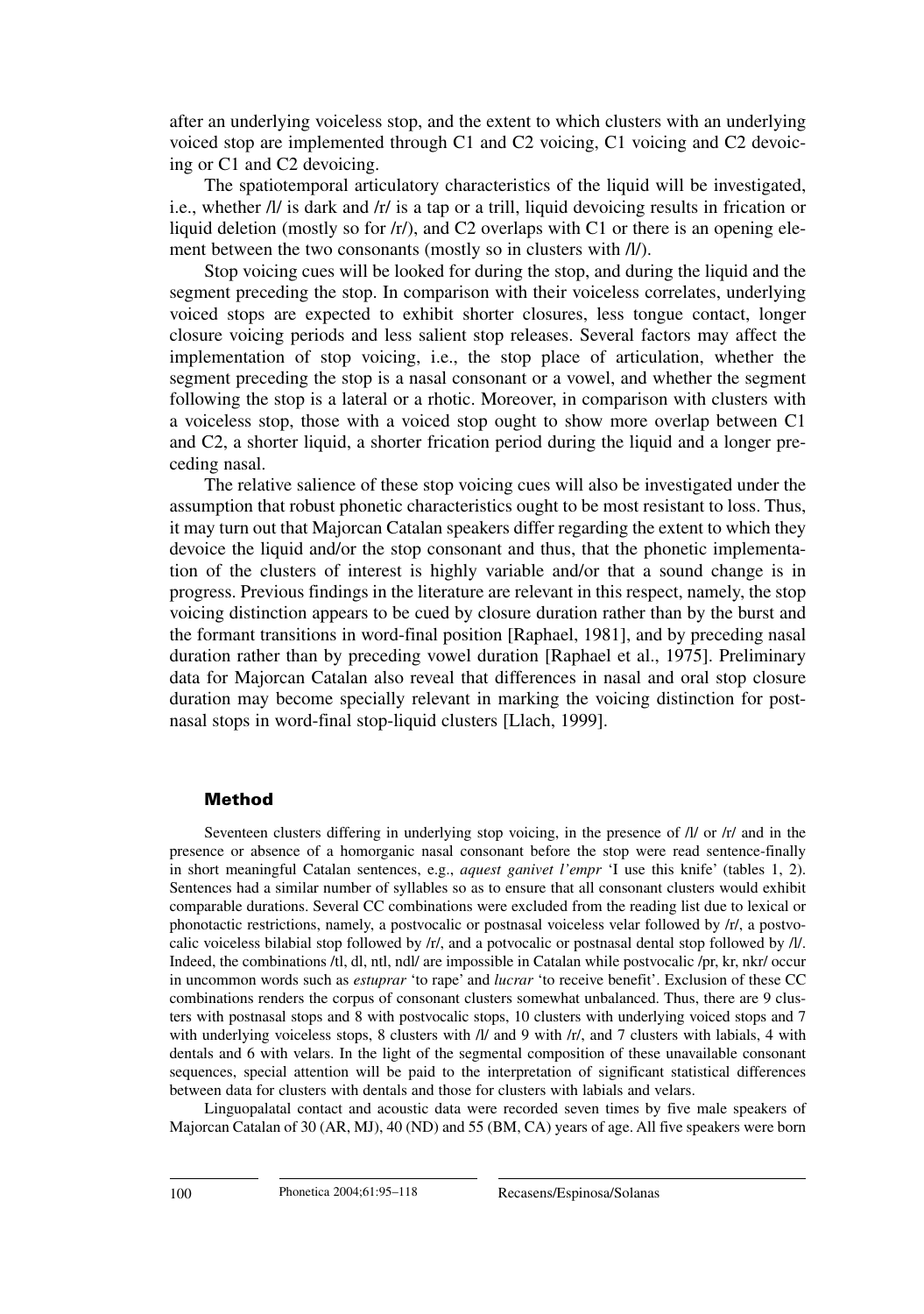| C <sub>1</sub>     | $C2 = 11$                 |                         | $C2 = h1$           |                                    |  |  |
|--------------------|---------------------------|-------------------------|---------------------|------------------------------------|--|--|
|                    | postvocalic stop          | postnasal stop          | postvocalic stop    | postnasal stop<br>sembr<br>'I sow' |  |  |
| Voiced bilabial    | dobl<br>'I double'        | assembl<br>'I resemble' | cobr<br>'I earn'    |                                    |  |  |
| Voiceless bilabial | acopl<br>'I fit together' | umpl<br>'I fill'        |                     | empr<br>'I use'                    |  |  |
| Voiced dental      |                           |                         | quadr<br>'I match'  | xelindr<br>'I roll flat'           |  |  |
| Voiceless dental   |                           |                         | empotr<br>'I embed' | entr<br>'I go in'                  |  |  |
| Voiced velar       | arregl<br>'I fix'         | ungl<br>'I mark'        | alegr<br>'I cheer'  | sangr<br>'I bleed'                 |  |  |
| Voiceless velar    | xucl<br>$\gamma$ sip'     | vincl<br>'I bend'       |                     |                                    |  |  |

**Table 1.** Majorcan Catalan words used for experimental analysis

**Table 2.** Majorcan Catalan sentences used for experimental analysis

|    | /b1/          | Aquest suma la dobl        | 'I double this sum'              |
|----|---------------|----------------------------|----------------------------------|
| 2  | /mbl/         | Jo m'hi assembl            | 'I resemble him/her'             |
| 3  | $\frac{1}{2}$ | Aquestes peces les acopl   | If it these pieces together'     |
| 4  | /mpl/         | La bassa l'umpl            | 'I fill the pool'                |
| 5. | $\frac{1}{2}$ | La casa l'arregl           | 'I fix the house'                |
| 6  | $\ln 1 $      | El pa l'ungl               | 'I mark the bread with my nails' |
|    | /kl/          | Aquesta beguda la xucl     | 'I sip this drink'               |
| 8  | /hkl/         | Aquest ferro el vincl      | 'I bend this iron piece'         |
| 9  | /br/          | Els deutes els cobr        | 'I cash these debts'             |
| 10 | /mbr/         | Les llavors les sembr      | 'I sow these seeds'              |
| 11 | /mpr/         | El ganivet l'empr          | 'I use this knife'               |
| 12 | /dr/          | Jo els contes no els quadr | The accounts do not match'       |
| 13 | /ndr/         | La placeta la xelindr      | 'I roll the square'              |
| 14 | /tr/          | Aquest ferro l'empotr      | 'I embed this iron piece'        |
| 15 | $/$ ntr $/$   | Ara ja entr                | 'I go in already'                |
| 16 | /gr/          | La festa l'alegr           | 'I cheer the party'              |
| 17 | /ngr/         | Per aquesta ferida sangr   | 'I bleed through this wound'     |

in Majorca, i.e., in Manacor (AR), Algaida (BM), Valldemossa (MJ), Palma (ND) and Santanyí (CA). They have always lived in the island where they carried out university studies in Catalan Philology (except for speaker BM who studied at the University of Barcelona between 1970 and 1975), and use Majorcan Catalan almost exclusively in their everyday life.

Speakers were instructed to read the list of sequences reproduced in table 2 as naturally as possible at the authors' phonetics laboratory in Barcelona. Their cluster productions should not have been influenced by the spelling of the stops (since all verbal forms in table 1 are highly frequent in Catalan) or by the more prestigious Barcelona variety of Catalan (since word-final stop-liquid clusters do not appear in any other Catalan dialect besides Majorcan).

Linguopalatal contact configurations were gathered with the Reading EPG-3 system every 10 ms using artificial palates equipped with 62 electrodes. Acoustic data were digitized at 10 kHz, filtered at 4,8 kHz and processed with a Kay CSL analysis system using the same temporal resolution as the EPG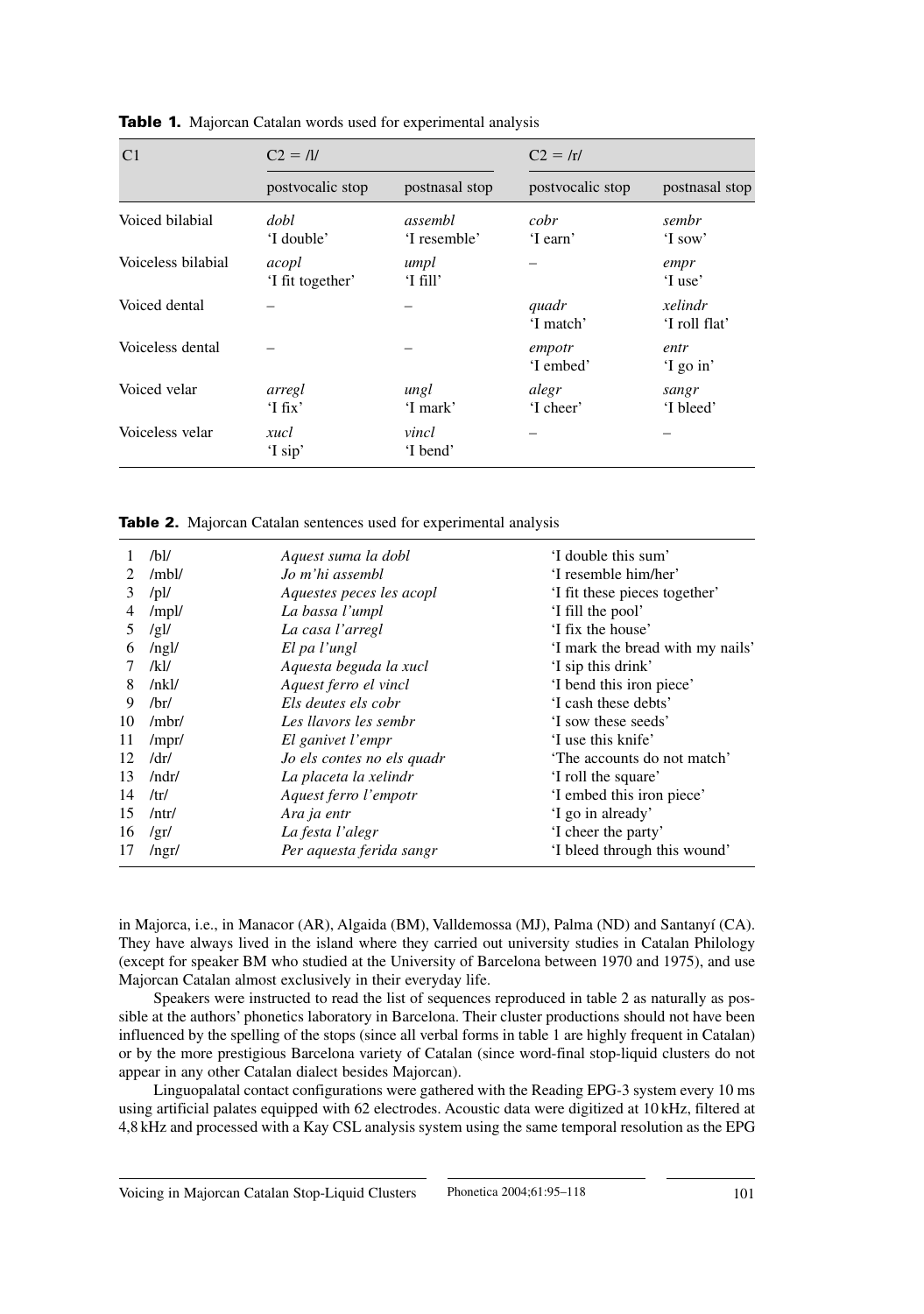

**Fig. 1.** Linguopalatal contact configurations for /r/ (left) and /l/ (right) in the words *sembr* 'I sow' and *m'assembl* 'I look like' according to the five speakers under analysis in this study. Electrodes are assigned three grey shades depending on the frequency of activation, i.e., 80–100% (black), 40 to  $<80\%$ (grey), 0 to  $\leq 40\%$  (white).

data. As shown by the linguopalatal configurations in figure 1, electrodes on the surface of the artificial palate are distributed into four front rows at the alveolar zone and into four back rows at the palatal zone (at the upper half and at the bottom half of each EPG pattern, respectively) and into eight columns grouped evenly at the left and right sides of the artificial palates. Electrodes appear in black, grey or white depending on percentages of electrode activation, i.e.,  $80-100\%$  (black),  $40$  to  $\leq 80\%$  (grey), 0 to 40% (white). These percentages correspond to the number of on-times for each electrode (established at consonant midpoint) over the number of repetitions.

Events *(a)* through *(k)* below were measured. Segmentation criteria were based on the EPG signal whenever possible. Otherwise, the crucial measurement points along the time axis were identified from inspection of simultaneous representations of the acoustic waveform, spectrogram and linguopalatal contact pattern such as the one reproduced in figure 2. Measurements involving events which were not always easily identifiable on spectrographic displays were checked twice, e.g., *(a)* and *(b)* due to the low intensity of the nasal murmurs. Possible stop voicing cues in the vowel preceding the stop, i.e., vowel duration and F1 transition duration and offset frequency (see Introduction), were not subject to analysis. The reason for this was that pairs of words differing in stop voicing had different vowels in them or differed regarding the place of articulation of the consonant preceding the vowel.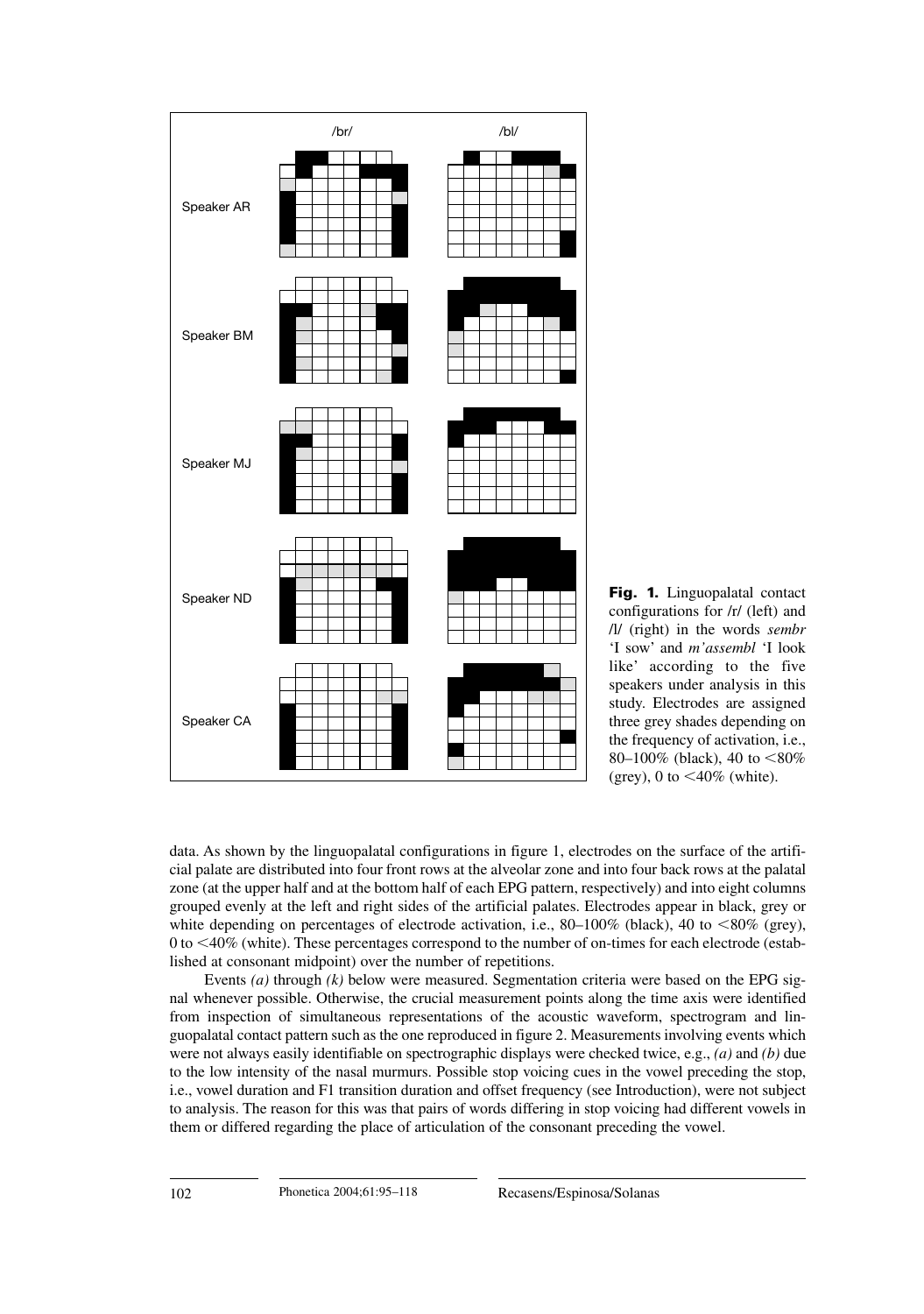

**Fig. 2.** Representation of the acoustic waveform (**a**), linguopalatal contact configuration (**b**) and spectrogram (**c**) for the word-final cluster /pr/ in the sequence *els compr* 'I buy them'. The EPG configuration corresponds to the rhotic at the temporal frame where the cursor appears on the waveform.

*(a)* Nasal stop closure duration. Nasal consonants were taken to extend from the offset of the formant structure period for the preceding vowel until the offset of the nasal murmur on spectrographic displays.

*(b)* Stop closure duration. Closure for dental /t, d/ was identified with a front alveolar closure period on the EPG record. Whenever alveolar closure was incomplete (presumably since central contact was made exclusively at the teeth), consonant onset was taken to occur at the offset of the formant structure period for the preceding vowel, and consonant offset at the stop release burst or at the onset of a short vocalic element between C1 and C2. This acoustic criterion was always applied to bilabials and velars given that consonants of the former group do not involve the formation of a lingual closure and closure for velars often occurs behind the posterior rows of the artificial palate. If not clearly detectable on the spectrographic displays, closure offset for velars was taken to coincide with a decrease in tongue contact at the posterior rows of electrodes of the artificial palate.

*(c)* Alveolar stop contact index at /t, d/ closure midpoint. This index was equated with the percentage of electrode activation at the alveolar zone and expressed in numerical values between 0 and 1. For that purpose, we obtained the percentage of on-electrodes over the first four rows for each repetition of a given cluster (at /t, d/ closure midpoint) and averaged all percentages across repetitions of that cluster.

*(d)* Duration of the period of continuous voicing during stop closure from inspection of the voicing bar on spectrographic displays.

*(e)* Presence versus absence of a stop burst at consonantal release on spectrographic displays. Bursts were implemented by one energy spike or, less often, by two spikes (e.g., in the case of clusters with velar stops for speaker MJ).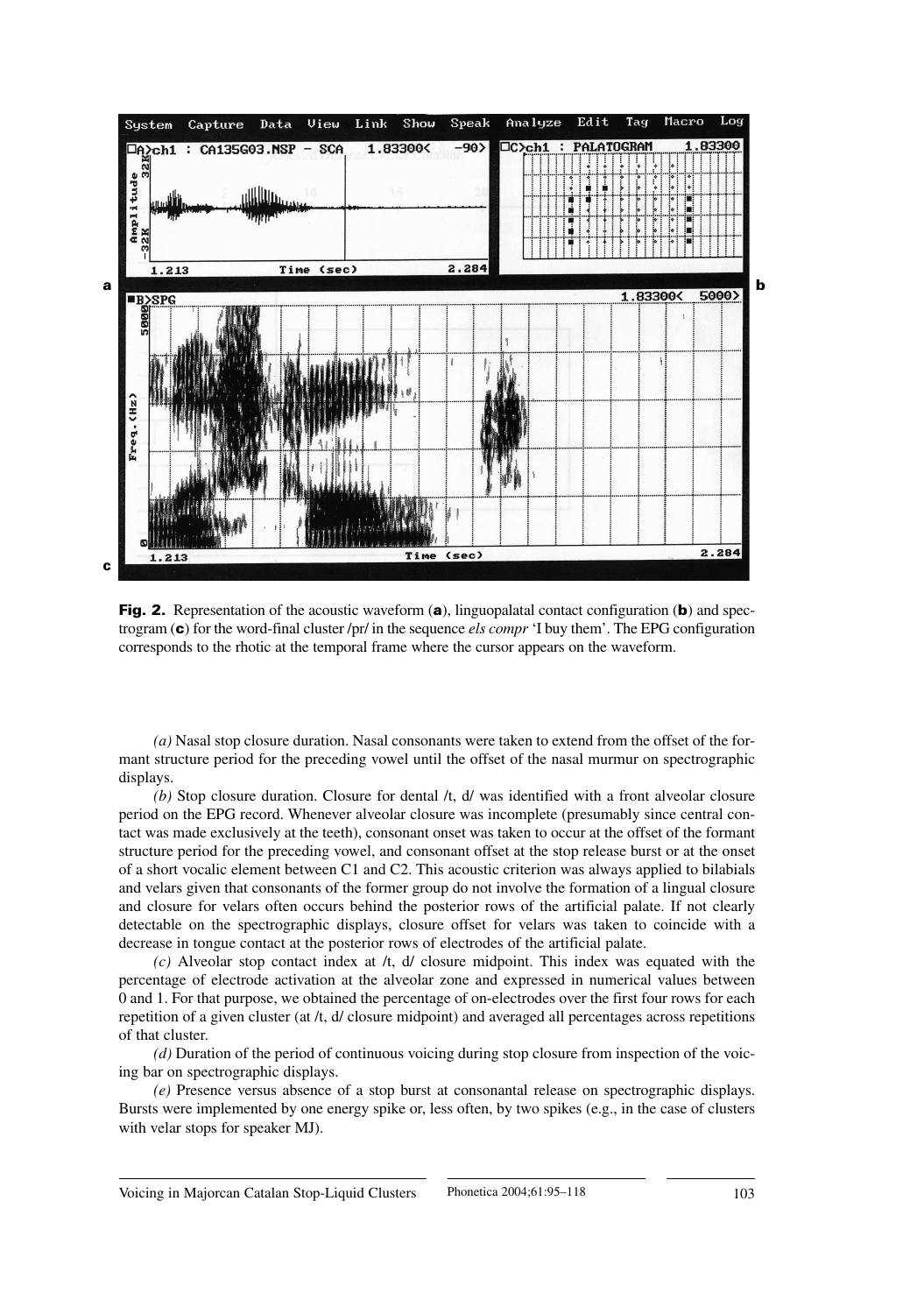*(f)* Duration of a vocalic period between stop closure offset and the onset of the liquid, see *(h)*. The existence of this vocalic element was inferred from the presence of voicing and formant structure on spectrographic displays.

*(g)* Duration of the period of articulatory overlap between the liquid and the preceding stop consonant. This period was equated with the temporal distance between the onset of the liquid, see *(h)*, and stop closure offset on the EPG record. No overlap was expected to occur for the homorganic clusters /tr, dr/ since the rhotic is realized after stop release in this case.

*(h)* Duration of  $\Lambda$ / and /r/. The articulatory period for  $\Lambda$ / was determined by the presence of electrode activation at two or more central columns of electrodes at the alveolar zone. In the case of speaker AR, for whom central contact for /l/ was seldom available, the lateral was taken to occur as long as there were one or more on-electrodes anywhere at the two frontmost alveolar rows of electrodes. The duration of the rhotic was estimated from the only alveolar contact period available or from the first of two consecutive contact periods. Consonantal onset in this case was determined by the presence of alveolar contact at the four central columns of electrodes, and consonantal offset by the frame showing no on-electrodes at any of those columns. Otherwise, the temporal boundaries of the rhotic were signalled by the presence of electrode activation anywhere at the six central columns of electrodes (whenever there was little central contact) or else by a change in contact fronting at the two lateralmost columns at both sides of the artificial palate (if there was no central contact at all). Regarding the clusters /tr, dr/ where C1 and C2 exhibited the same or a close place of articulation, the onset of the rhotic was taken to occur just after stop release as long as it was articulated with some central contact at the two frontmost alveolar rows. The rhotic was identified by the presence of a constriction narrowing at rows 7 and 8 in those velar stop clusters in which it was velar or uvular (for speaker BM only).

*(i)* Alveolar contact index at the midpoint of the liquid. This index was equated with the percentage of electrode activation at the alveolar zone following the same procedure as in *(c)*, and expressed in numerical values between 0 and 1.

*(j)* Duration of the voicing period during the liquid from inspection of the voicing bar on spectrographic displays.

*(k)* Duration of the frication period after stop release, and of the period of overlap between frication and the liquid.

Parameters *(a)* through *(k)* were submitted to statistical analysis except for the vocalic period between the stop and the liquid, see *(f)* which will be referred to in the Results section but was not tested statistically since it showed up only in a few tokens mostly for one speaker. The ratio between nasal closure duration and the duration of the nasal stop  $+$  oral stop period,  $(a')$  from now on, was also treated as a dependent variable in the statistical tests. This parameter derives from the basic measures *(a)* and *(b)* and, as pointed out above ('Preceding and Following Segments'), may cue stop voicing in clusters. The periods of temporal overlap between articulatory events were converted into percentages for statistical analysis. Therefore, measures *(d)*, *(g)* and *(j)* will be reported as percentages of voicing over oral stop closure duration *(d)* and over liquid duration *(j)*, and as percentages of anticipatory activity for the liquid over preceding stop closure duration *(g)*. Other measures expressed as percentages were nasal closure duration over the duration of the nasal  $+$  stop period,  $(a')$ , and frequency of occurrence of stop bursts, *(e)*.

In order to identify bundles of phonetic parameters signalling the underlying stop voicing distinction and the relative contribution of these parameters within each bundle, we performed a factor analysis on data across repetitions and speakers inserting unity in the principal diagonal of the correlation matrix. Additional factor analyses were also carried out on data across repetitions for each individual speaker in order to gain information about the production mechanisms used by each speaker for the implementation of the voicing distinction. Seven measures were included in those analyses, i.e., *(b)*, *(d)*, and *(g)* through *(k)*. Other variables could not be entered in the factor analyses, i.e., frequency of stop bursts since it proceeds categorically (i.e., bursts were either present or absent), and nasal closure duration, nasal/nasal  $+$  stop closure ratio and alveolar stop contact index since they were available for a subset of consonant sequences only. Factors were computed according to Kaiser's criterion. A hierarchical cluster analysis using Ward's method was also carried out in order to find out proximities between the seventeen consonant sequences under study based on the extracted factors [Aldenderfer and Blashfield, 1984].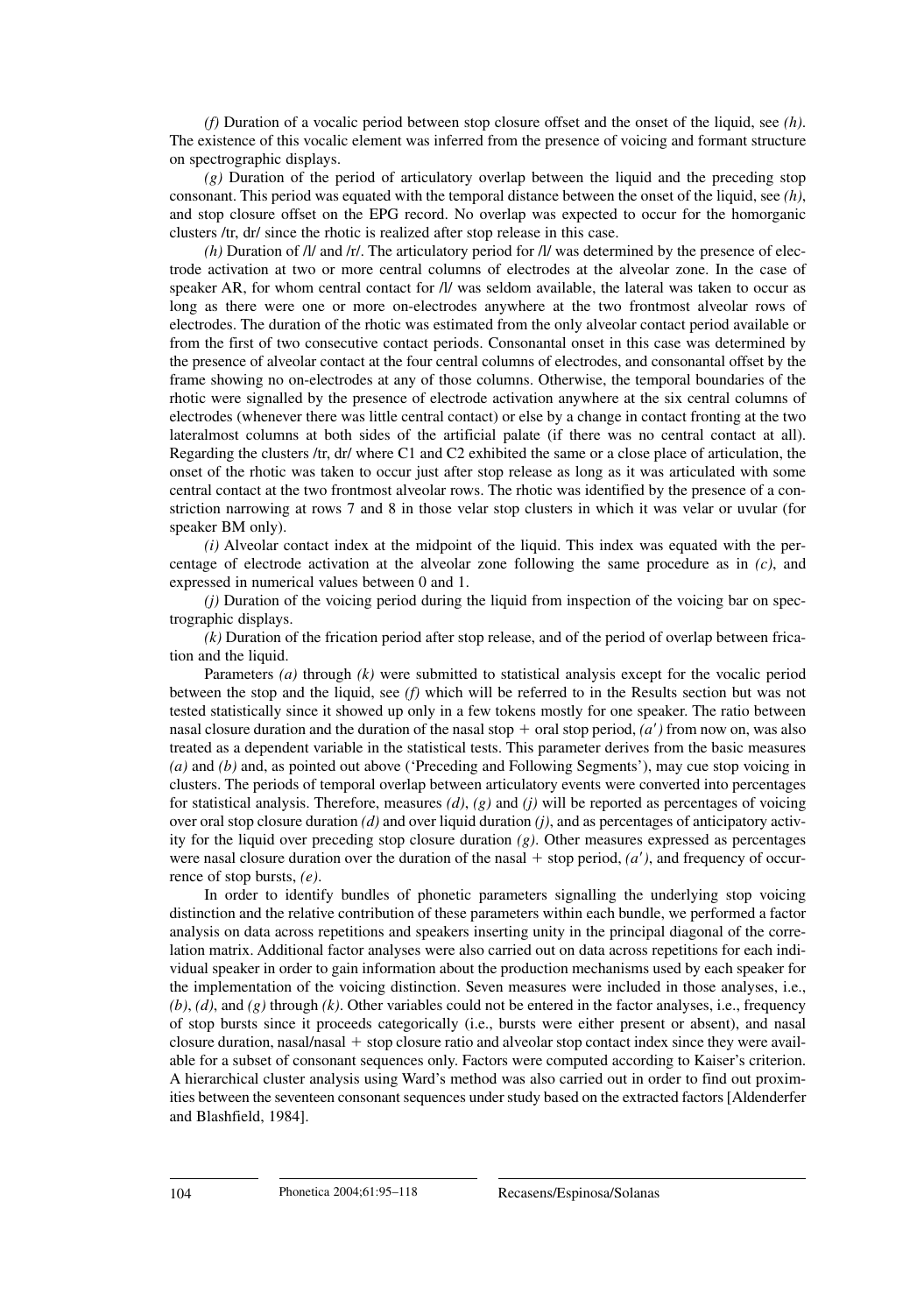Inferential statistical tests were also performed so as to gain more precise information about the contribution of each potential voicing cue and to obtain statistical results for those variables excluded from the factor analyses. ANOVAs were run on the entire data set and on the data of each speaker, one for each of the dependent variables *(a)*, *(a)*, *(b)* through *(d)*, and *(g)* through *(k)*. All ANOVAs had four independent factors, i.e., the segment preceding the stop consonant (vowel, nasal), stop voicing (voiced, voiceless), stop place of articulation (labial, dental, velar) and liquid (/l/, /r/). Moreover, 'speaker' was treated as a fifth independent factor in the ANOVAs for the entire data set. Main effects and interactions were computed at the  $p < 0.05$  level. Data on nasal closure duration and on nasal/nasal  $+$  stop closure ratio were tested for clusters with a nasal consonant only. Only statistical results for the individual speakers' data will be reported in the Results section in view of the fact that statistical tests for the whole data set yielded highly significant effects for the factors 'voicing' and 'speaker' in most instances, i.e.,  $p < 0.000$  in six ANOVAs and  $p < 0.03$  in two ANOVAs in the case of 'voicing' and  $p < 0.000$  in all ten ANOVAs in the case of 'speaker'.

 $\chi^2$  tests were applied to the non-continuous variable *(e)*, i.e., frequency of occurrence of stop bursts, as a function of the same independent variables used in the ANOVAs. They were used in order to compare the ratio between the number of tokens with a burst and the overall number of tokens for the voiceless stop category, with the corresponding ratio for the voiced stop category.

#### **Results**

The factor analysis performed on data across speakers yielded two orthogonal factors explaining up to 86.1% of the total variance (see the two leftmost columns in table 3). The first factor, i.e., factor 1 in the table, accounts for 60.5% of the variance and encompasses five measures exhibiting high factor loadings which happen to be associated with the liquid consonant, i.e., *(g)*, *(h)*, *(i)*, *(j)*, *(k)*. The second factor, i.e., factor 2 in the table, explains 25.6% of the total variance and is characterized essentially by dependent measures *(b)* and *(d)* which are primarily associated with stop voicing. These two factors will be referred to as the liquid factor (factor 1) and the stop voicing factor (factor 2), and will be analyzed below ('Spatiotemporal Articulatory Characteristics for the Liquid' and 'Stop Voicing Distinction').

# *Spatiotemporal Articulatory Characteristics for the Liquid*

The liquid factor for the cross-speaker condition shows positive and high factor loadings above 0.9 for liquid/stop closure overlap, liquid duration and alveolar contact index for the liquid (0.91, 0.96 and 0.93, respectively), a high but negative factor loading for frication duration  $(-0.94)$ , and a positive and slightly lower factor loading for liquid voicing (0.68). These results are in accordance with the predicted differences between /l/ and /r/ and are indicative of salient articulatory differences between the two liquids. Thus, in comparison with /r/, /l/ is longer and articulated with more alveolar contact, and involves more voicing, more anticipation during the preceding stop and less frication after stop release. As expected, measures associated with the stop, i.e., stop closure duration and stop closure voicing, exhibit low factor loadings in factor 1.

These factor loadings for the liquid factor are generally in agreement with those obtained from factor analyses performed on data for the individual speakers (see the remaining ten columns in table 3). A more precise analysis of the articulatory properties contributing to the liquid distinction and an evaluation of the most relevant speaker-dependent differences are presented below.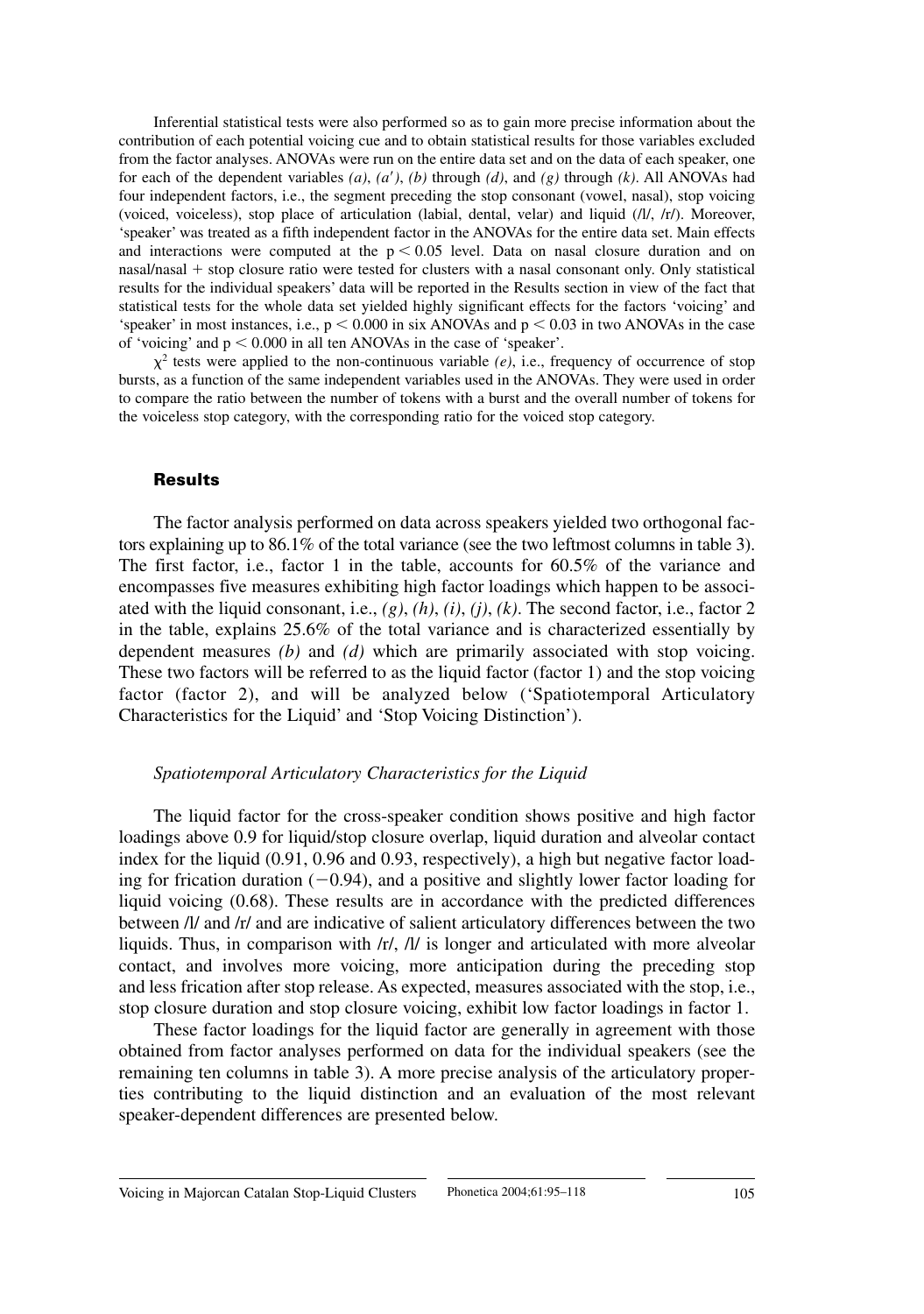| factor 1<br>0.200 | factor 2 | factor 1 | factor 2 | factor 1 | factor 2 |          |          |          |          |                                                                                                                     |          |
|-------------------|----------|----------|----------|----------|----------|----------|----------|----------|----------|---------------------------------------------------------------------------------------------------------------------|----------|
|                   |          |          |          |          |          | factor 1 | factor 2 | factor 1 | factor 2 | factor 1                                                                                                            | factor 2 |
|                   | $-0.887$ | 0.168    | 0.806    | $-0.178$ | 0.898    | 0.015    | 0.797    | 0.181    | $-0.881$ | 0.103                                                                                                               | $-0.674$ |
| 0.301             | 0.913    | $-0.375$ | 0.795    | 0.782    | $-0.017$ | 0.409    | $-0.698$ | 0.089    | 0.924    | 0.244                                                                                                               | 0.918    |
| 0.908             | 0.303    | 0.593    | $-0.111$ | 0.925    | 0.216    | 0.591    | 0.429    | 0.902    | 0.272    | 0.854                                                                                                               | 0.347    |
| 0.959             | $-0.101$ | 0.737    | $-0.086$ | 0.768    | 0.198    | 0.945    | 0.007    | 0.950    | $-0.102$ | 0.986                                                                                                               | $-0.076$ |
| 0.929             | $-0.034$ | $-0.666$ | $-0.529$ | 0.633    | 0.553    | 0.698    | $-0.148$ | 0.959    | $-0.117$ | 0.955                                                                                                               | 0.101    |
| 0.680             | 0.467    | 0.667    | $-0.029$ | 0.856    | $-0.178$ | 0.452    | 0.717    | 0.491    | 0.681    | 0.466                                                                                                               | 0.768    |
| $-0.942$          | $-0.031$ | $-0.675$ | $-0.251$ | $-0.230$ | $-0.856$ | $-0.861$ | $-0.098$ | $-0.538$ | $-0.114$ | $-0.079$                                                                                                            | $-0.930$ |
|                   |          |          |          |          |          |          |          |          |          | Factors are given for statistical tests on data across speakers and on data for the speakers AR, BM, MJ, ND and CA. |          |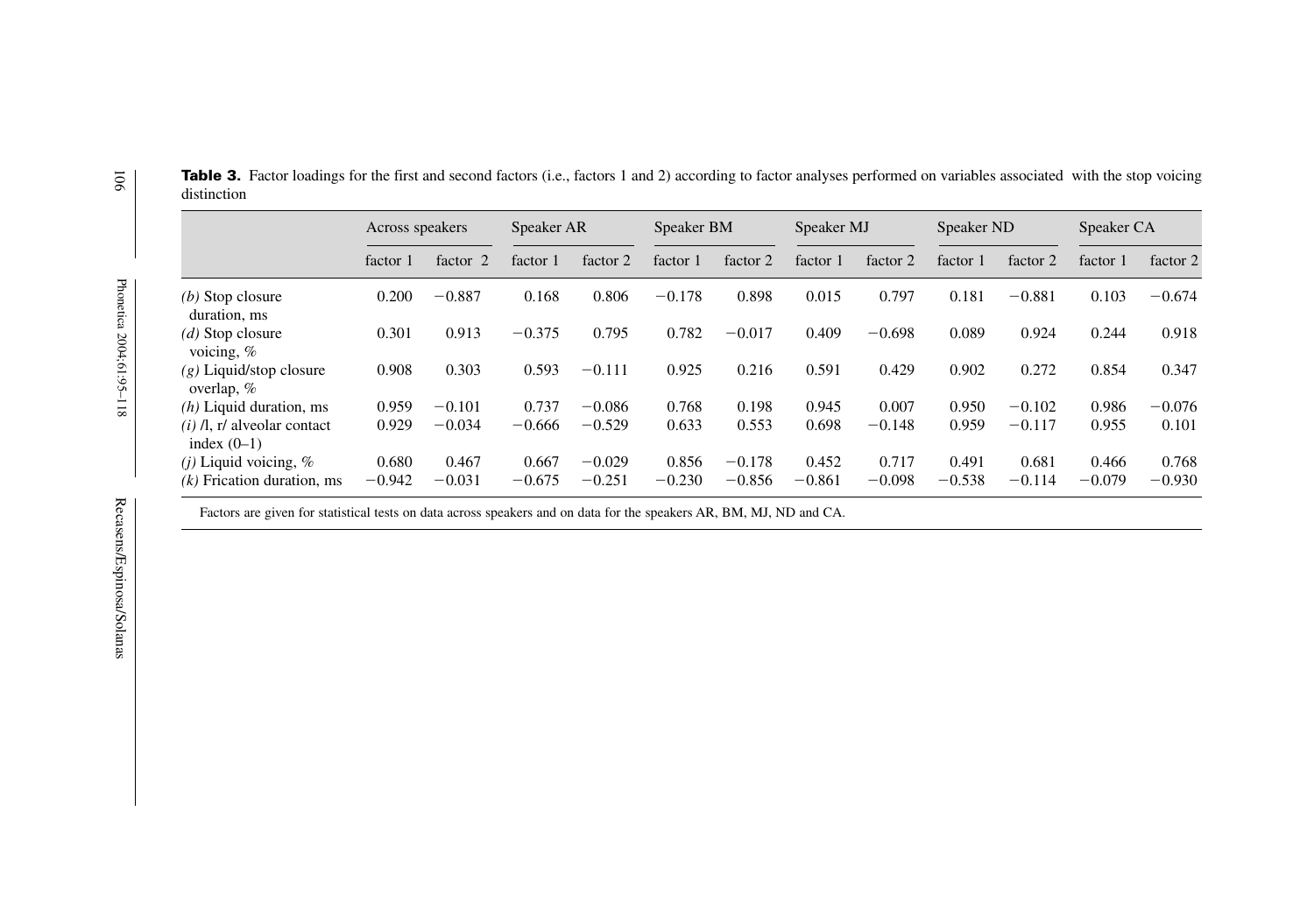Regarding segmental duration, variable *(h)*, positive and high factor loadings between about 0.74 and 0.99 hold for all speakers, meaning that /l/ and /r/ differ considerably in duration. The rhotic was usually implemented as a one-contact alveolar tap and was much shorter than the lateral for all speakers, i.e.,  $\pi$ / durations ranged between 27 and 80 ms with an overall mean across speakers of  $51 \text{ ms (SD} = 21)$  while /l/ durations ranged between 104 and 184 ms with a mean of  $132 \text{ ms}$  (SD = 46). Both consonants turn out to be longer in the clusters of interest than in other word positions in Catalan, possibly as a result of final lengthening, i.e., intervocalic /l/ has been reported to last for about 50 ms and the duration of the tap amounts to 15–30 ms in intervocalic position and to 20–50 ms in postconsonantal and preconsonantal position [Recasens, 1986].

In addition to segmental duration, both consonants differ in contact degree and place of articulation at the alveolar zone. Variable *(i)* exhibits positive and high factor loadings for all speakers except for speaker AR, which is in agreement with the presence loadings for all speakers except for speaker AR, which is in agreement with the presence<br>of higher alveolar contact index values for */l/* than for */r/*, i.e.,  $\overline{X} = 0.5$ , SD = 0.15 of higher alveolar contact index values for */l/* than for */r/*, i.e.,  $X = 0.5$ ,  $SD = 0.15$ <br>versus  $\overline{X} = 0.42$ ,  $SD = 0.22$  (speaker BM),  $\overline{X} = 0.39$ ,  $SD = 0.08$  versus  $\overline{X} = 0.35$ , versus  $X = 0.42$ , SD = 0.22 (speaker BM),  $X = 0.39$ , SD = 0.08 versus  $X = 0.35$ , SD = 0.12 (speaker MJ),  $\bar{X} = 0.66$ , SD = 0.33 versus  $\bar{X} = 0.55$ , SD = 0.33 (speaker  $SD = 0.12$  (speaker MJ),  $X = 0.66$ ,  $SD = 0.33$  versus  $X = 0.55$ ,  $SD = 0.33$  (speaker ND) and  $\overline{X} = 0.43$ ,  $SD = 0.23$  versus  $\overline{X} = 0.39$ ,  $SD = 0.21$  (speaker CA). In agreement with these values, the EPG contact configurations for  $/$  reveal the existence of welldefined articulatory characteristics (fig. 1, right) which resemble closely the realizations for word-initial and intervocalic /l/ for the same speakers [Recasens and Espinosa, unpubl. data]. This consonant is generally realized with complete alveolar closure at row 1 only (speaker MJ), or at rows 1 and 2 or 1, 2 and 3 (speakers BM, ND, CA). The fact that closure occurs invariably at the frontmost row of the artificial palate allows one to conclude that /l/ is typically dental in Majorcan Catalan. Moreover, the absence of much contact at the four back rows suggests that the lateral is heavily velarized/pharyngealized in this Catalan dialect. Linguopalatal contact configurations for the lateral show no substantial differences as a function of the preceding consonant, presumably due to the dentality and darkness attributes. Indeed, V-to-C coarticulation data in the literature reveal that dark /l/ is more coarticulation resistant than clear /l/ and that the fact that the tongue tip needs to form a dental closure prevents vowel coarticulation at the tongue front from occurring [Recasens et al., 1995; Farnetani et al., 1989].

Speaker AR often shows some front contact at one side of the alveolar zone which may be indicative of a decaying /l/ articulation. This individual pattern is reflected in table 3 since the factor loading for the variable *(i)* has the opposite sign from the factor loadings for other variables associated with the liquid, thus meaning that  $\Lambda$ / was produced with less, not more alveolar contact than /r/.

The place of articulation for the rhotic often shows no central contact and is more retracted than that for /l/ (fig. 1, left). Percentages of electrode activation for all clusters reveal that /r/ is articulated at rows (1–)2 for speaker AR, 2 or 2–3 for speakers CA and MJ, 3 for speaker ND, and 1, 3 or 7–8 for speaker BM, depending on whether the preceding consonant is dental, labial or velar, respectively.

Factor loadings for liquid voicing (variable *(j)*) are positive and relatively high (about 0.5–0.85) for speakers BM, ND and CA. Mean data for these speakers reveal that voicing was available for /l/ in a few clusters with a postnasal voiced labial stop, that voicing was available for /l/ in a few clusters with a postnasal voiced labial stop,<br>i.e., /bl/  $(\bar{X} = 97.8\%$  of voicing over liquid duration, all repetitions), /mbl/ i.e., /bl/  $(X = 97.8\%$  of voicing over liquid duration, all repetitions), /mbl/  $(\bar{X} = 64.93\%$ , all repetitions) and /ngl/  $(\bar{X} = 88\%$ , all repetitions) for speaker CA,  $(X = 64.93\%)$ , all repetitions) and /ngl/  $(X = 88\%)$ , all repetitions) for speaker CA,  $/mbl/\overline{X} = 39.5\%$ , all repetitions) and /ngl/  $(\overline{X} = 8.43\%$ , 5 repetitions) for speaker ND, /mbl/ ( $X = 39.5\%$ , all repetitions) and /ngl/ ( $X = 8.43\%$ , 5 repetitions) for speaker ND, and /mbl/ ( $\overline{X} = 9.49\%$ , 3 repetitions) for speaker BM. It thus appears that voicing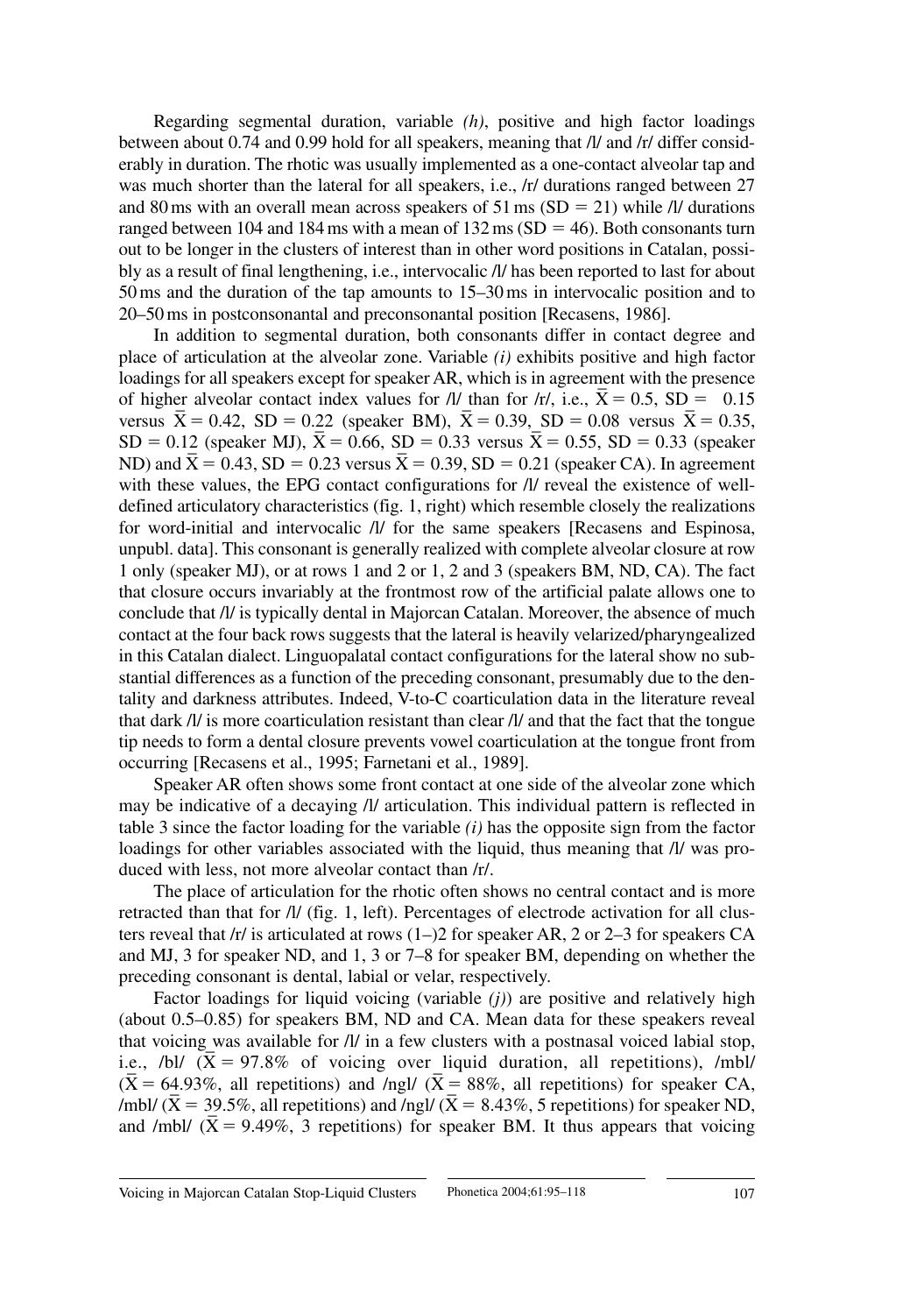during /l/ is necessarily tied to vocal fold vibration during stop closure and cannot restart after the release of a voiceless stop. The alveolar lateral was always voiceless for speakers AR and MJ, and the rhotic was voiceless for all speakers and all consonant sequences under analysis.

Articulatory activity for the liquid during the preceding stop, variable *(g)*, was found to hold in clusters with /l/. Onset of central alveolar contact for the rhotic occurred generally a few voiceless temporal frames after stop closure offset, perhaps since /r/ involves a higher oral pressure level than /l/ (the presence of a postnasal labial stop could induce some /r/ overlap for speaker BM only). Overall, /l/ anticipation was stop could induce some /r/ overlap for speaker BM only). Overall, /l/ anticipation was mostly present for speakers BM ( $\bar{X}$  = 24.5% over stop closure duration, SD = 26.8), mostly present for speakers BM ( $X = 24.5\%$  over stop closure duration, SD = 26.8),<br>ND ( $\bar{X} = 29.8\%$ , SD = 23.7) and CA ( $\bar{X} = 42.5\%$ , SD = 31.6), which explains why factor loadings for variable *(g)* for these 3 speakers are positive and about 0.9. As shown in figure 6, degree of /l/ overlap was found to be higher postnasally versus postvocalically for all three speakers  $[F = 14.67 (1, 49), p < 0.001; F = 12.39 (1, 44),$  $p < 0.001$ ; F = 25.29 (1, 48),  $p < 0.000$ ], and there was also a trend for clusters with underlying voiced stops to exhibit more overlap than those with voiceless stops for speakers ND and CA (see 'Stop Voicing Distinction' below).

A 20 to 40-ms opening period between the stop and the following liquid was present in clusters exhibiting voicing during the stop closure period i.e., /mbl/ (the vocalic period was 20 ms long and occurred in 2 repetitions of this case), /ngl/ (20 ms, 1 repetition), /dr/ (40 ms, 1 repetition), /ndr/ (30–40 ms, 7 repetitions) and /ngr/ (40 ms, 4 repetitions) for speaker CA, and /mbl/ (20 ms, 1 repetition) and /ngl/ (40 ms, 2 repetitions) for speaker ND. The presence of a nasal facilitates the insertion of the vocalic element.

Cross-speaker mean durations for the frication interval after the stop burst, variable Cross-speaker mean durations for the frication interval after the stop burst, variable (*k*), were higher in clusters with /r/ ( $\bar{X} = 69$  ms, SD = 43) than in those with /l/ ( $\bar{X} = 39$  $ms, SD = 43$ ). The frication period varies in duration according to speaker, and is significantly longer for /r/ than for /l/ for all speakers except for speaker CA. Mean frication duration values are 61 ms for /r/ versus 11 ms for /l/ for speaker AR [ $F = 18.47$  $(1, 105)$ ,  $p < 0.000$ ], 111 versus 98 ms for speaker BM [F = 11.98 (1, 105),  $p < 0.001$ ], 97 versus 27 ms for speaker MJ [F = 81.67 (1, 105),  $p < 0.000$ ], 17 versus 6 ms for speaker ND [F = 17.59 (1, 98),  $p < 0.000$ ], and 61 versus 54 for speaker CA. In agreement with these statistical results, frication duration exhibits higher negative factor loadings in the liquid factor for speakers AR, BM, MJ and ND than for speaker CA (table 3). This consonant-dependent difference in frication duration appears to be associated with the aerodynamic requirements involved in the production of rhotics versus laterals, and is in agreement with the complementary finding that frication overlaps to a larger extent with /r/ than with /l/ for all speakers, i.e., mean percentages of overlap across speakers were 47.71% for /r/ (SD = 39,46) and 25.2% for /l/ (SD=31.91). Inspection of the linguopalatal contact configurations for the two liquids in figure 1 suggests that airflow for frication exits through lateral channels located at or behind the palatal zone for /l/ and through an alveolar central channel for /r/.

# *Stop Voicing Distinction*

# *All Speakers*

The factor analysis performed on data across speakers assigned highest loadings for factor 2 to the articulatory properties of the stop consonant, namely,  $-0.89$  to stop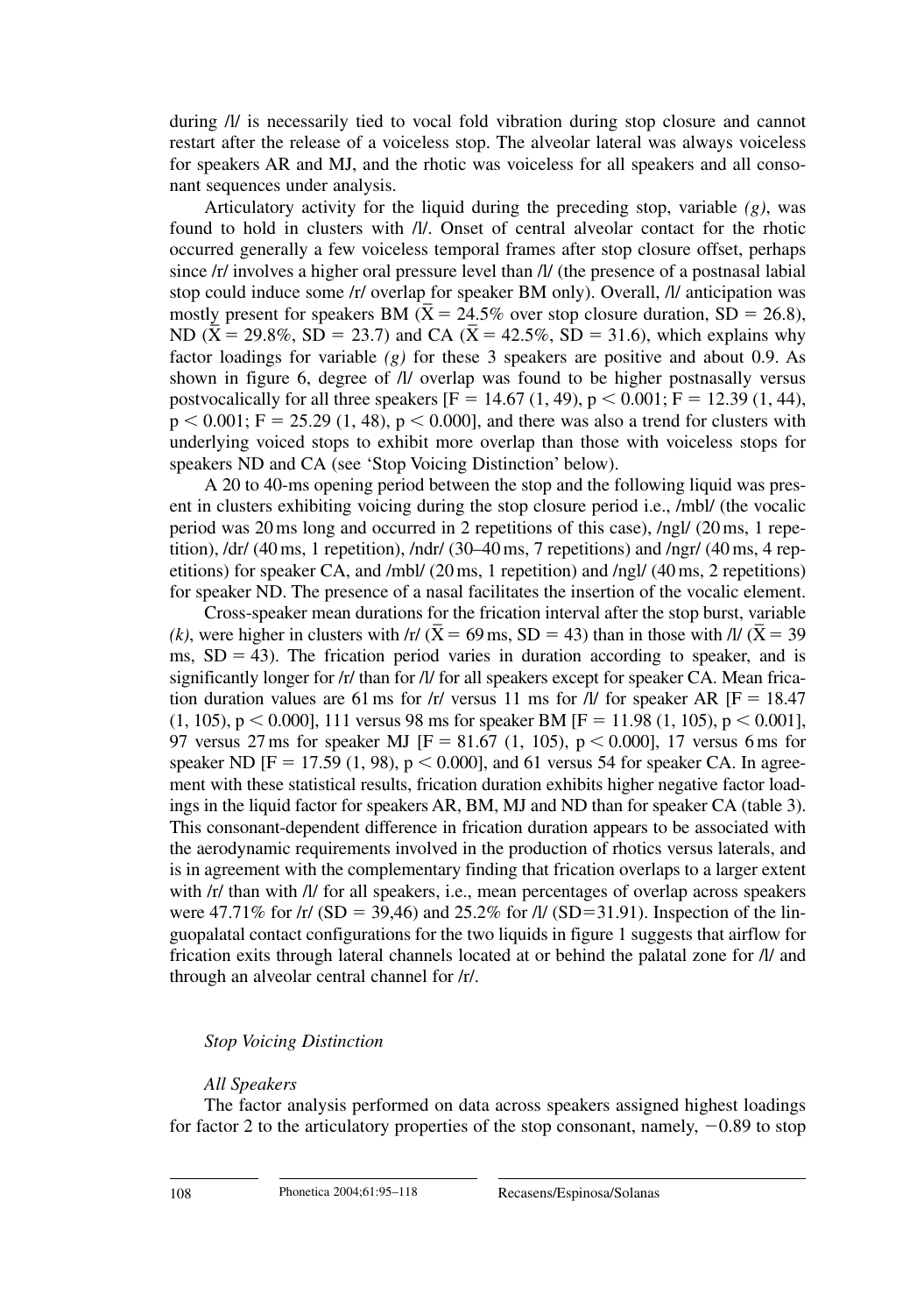closure duration and 0.91 to stop voicing (table 3). A negative relationship between these measures is the expected outcome since an increase in closure voicing should be correlated with a decrease in closure duration. Moderate positive factor loadings between 0.3 and 0.5 were obtained for variables *(g)* and *(j)* meaning that liquid/stop closure overlap and voicing during the liquid may be related to the presence of voicing during the stop (see 'Spatiotemporal Articulatory Characteristics for the Liquid'). A joint evaluation of the factor loadings for these four dependent variables indicates that stop closure duration and stop closure voicing play a central role in marking the underlying stop voicing distinction, while liquid anticipation and the presence of vocal fold vibration during the liquid act as secondary stop voicing cues.

Relevant information about the conditions favoring the phonetic implementation of the stop voicing contrast may be gained from results from the hierarchical cluster analysis (fig. 3). According to the dendrogram, the seventeen consonant sequences are split into two different groups at the highest level, i.e., a group including all sequences with /r/ and another group including all sequences with /l/. This first subdivision is clearly associated with the first factor, i.e., the liquid factor, of the factor analysis. Furthermore, each of these two groups is divided into two subgroups: for consonant sequences with /l/ and for those with /r/, consonant clusters with a nasal and a voiced stop are grouped separately from those without a nasal consonant and those with a nasal and a voiceless stop. Thus, the sequences /ndr, ngr, mbr/ are grouped independently from /br, tr, dr, gr, ntr/, and the sequences /mbl, ngl/ are separated from /gl, pl, kl, mpl, nkl, bl/. There is only one exception, i.e., the cluster /mpr/, which is associated with /ndr, ngr, mbr/ rather than with /br, tr, dr, gr, ntr/, though at an outer level. The distribution of the seventeen sequences into these four subgroups appears to be associated with the second factor, i.e., the stop voicing factor, and reveals that the phonetic implementation of underlying stop voicing is strongly dependent on the presence of a nasal consonant before the stop. The dendrogram also shows that /l/ helps marking the postnasal stop voicing contrast better than /r/ since the dissociation between the postnasal voiced stop sequences and the remaining clusters occurs at a higher level for /l/ than for /r/.

# *Speakers ND and CA*

Factor analyses for speakers ND and CA yielded results highly similar to those reported in section 'All Speakers' above. Indeed, as shown by table 3, factor loadings for closure duration and closure voicing in the stop voicing factor are high and inversely related (between  $-0.67$  and  $-0.88$  for *(b)*, and 0.92 for *(d)*), while those for liquid/stop closure overlap and liquid voicing exhibit the same sign as closure voicing and are relatively high (about 0.3 for *(g)* and 0.7 for *(j)*). Hierarchical cluster analysis for both speakers yield analogous CC sequence groupings to those occurring in the dendrogram of figure 3, i.e., CC sequences composed of a nasal consonant followed by a voiced stop are dissociated from the rest and /l/ helps setting those consonant clusters apart to a larger extent than /r/. The only exceptions are /mpl/ for speaker ND (which is grouped with postnasal voiced stop clusters) and /mbr, bl/ for speaker CA (which are grouped with oral and postnasal voiceless clusters).

The presence of a nasal consonant helps to maintain the underlying stop voicing distinction in the case of the four stop voicing cues *(b)*, *(d)*, *(g)* and *(j)*. Indeed, ANOVAs yielded a significant nasal  $\times$  voicing interaction for all four variables in the case of speaker ND [F = 37.63 (1, 93),  $p < 0.001$ ; F = 43.71 (1, 93),  $p < 0.001$ ;  $F = 4.79$  (1, 93),  $p < 0.05$ ;  $F = 35.09$  (1, 93),  $p < 0.001$ ], and for variables *(b)*, *(d)*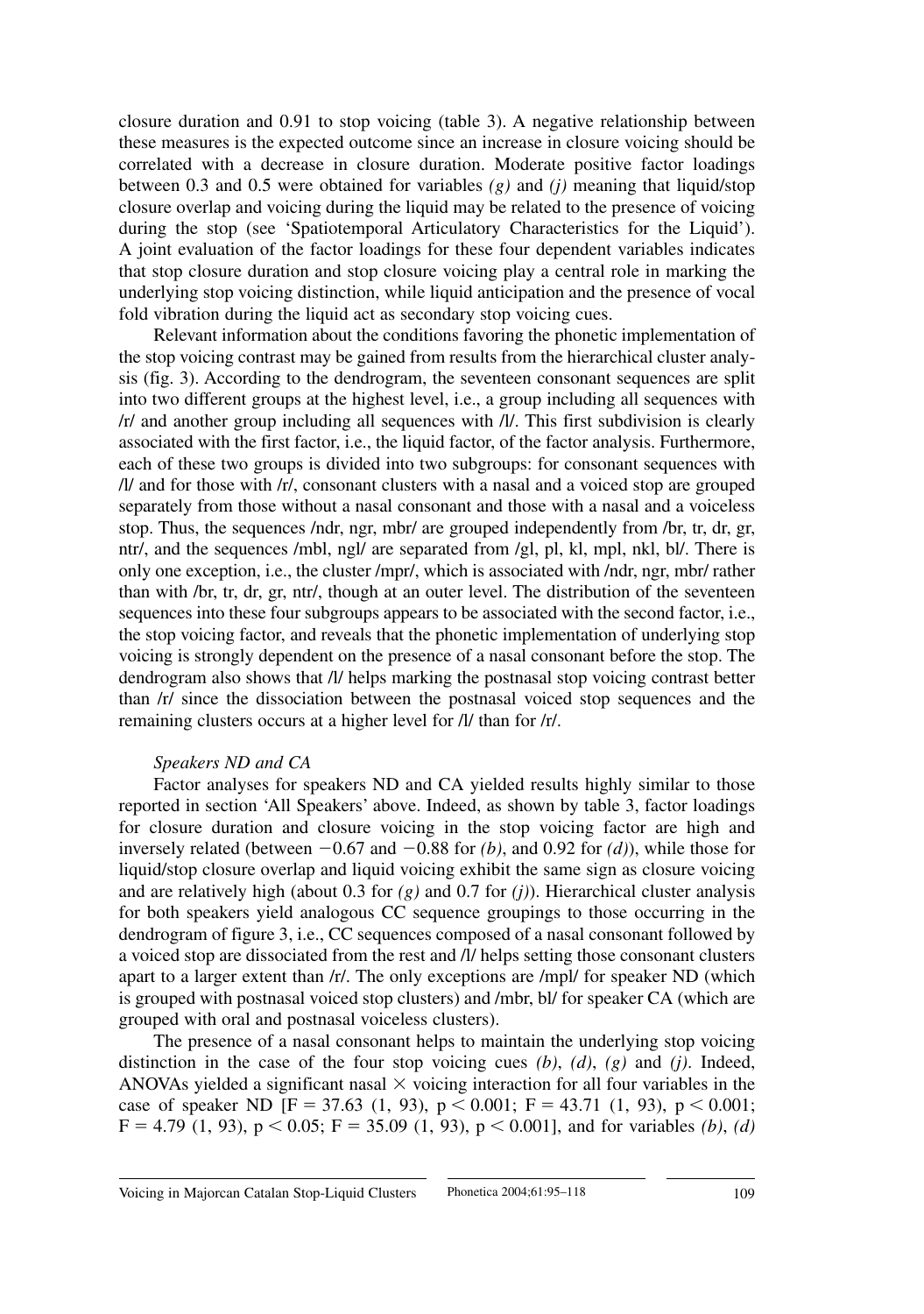

**Fig. 3.** Dendrogram showing groupings of consonant sequences according to a hierarchical cluster analysis performed on data across all five Majorcan Catalan speakers.

and (*j*) in the case of speaker CA [F = 25.51 (1, 104),  $p < 0.001$ ; F = 35.04 (1, 104),  $p < 0.001$ ; F = 5.81 (1, 104),  $p < 0.05$ ]. In agreement with these statistical results, bars for these speakers in figure 4 (stop closure duration), figure 5 (stop closure voicing) and figure 6 (liquid/stop closure overlap) indicate the presence of the shortest stop closures and highest percentages of stop closure voicing and liquid/stop overlap in voiced stop clusters only if the stop is preceded by a nasal. Data for liquid voicing have already been presented in section 'Spatiotemporal Articulatory Characteristics for the Liquid' above, i.e., vocal fold vibration during the liquid occurs for /bl, mbl, ngl/ (speaker CA) or for /mbl, ngl/ (speaker ND).

The phonetic implementation of the underlying stop voicing contrast is also conditioned by stop place of articulation and the following liquid. Thus, voiced closures tend to be longer if the stop is labial (see bars for /mbr/ vs /ndr, ngr/, for /mbl/ vs /ngl/, and for /bl/ vs /gl/ in figure 4), and this place  $\times$  voicing interaction turned out to be significant for speaker ND [F = 4.96 (2, 93),  $p < 0.05$ ] and for speaker CA [F = 5.93 (2, 104),  $p < 0.01$ . On the other hand, bars for speaker CA in figure 5 suggest that there is a tendency to have closure voicing in voiced stop clusters with /l/ rather than in those with  $/r/$  [F = 67. 82 (1, 104),  $p < 0.001$ ], and in voiced stop clusters with labials and dentals rather than in those with velars  $[F = 22.07 (1, 104), p < 0.001]$ ; the sequence /bl/ for this speaker is somewhat exceptional in allowing voicing to occur during the entire closure period. As pointed out above, liquid voicing and liquid anticipation during a preceding voiced stop consonant were only available in clusters with /l/, and the presence of a labial appears to favor the phonetic implementation of the former measure.

For both speakers, the stop voicing distinction may also be cued by different articulatory properties from those exhibiting high factor loadings in the factor analysis. Regarding the articulatory properties associated with the nasal consonant, ANOVAs yielded significantly higher nasal/nasal  $+$  stop closure ratios for voiced versus voiceless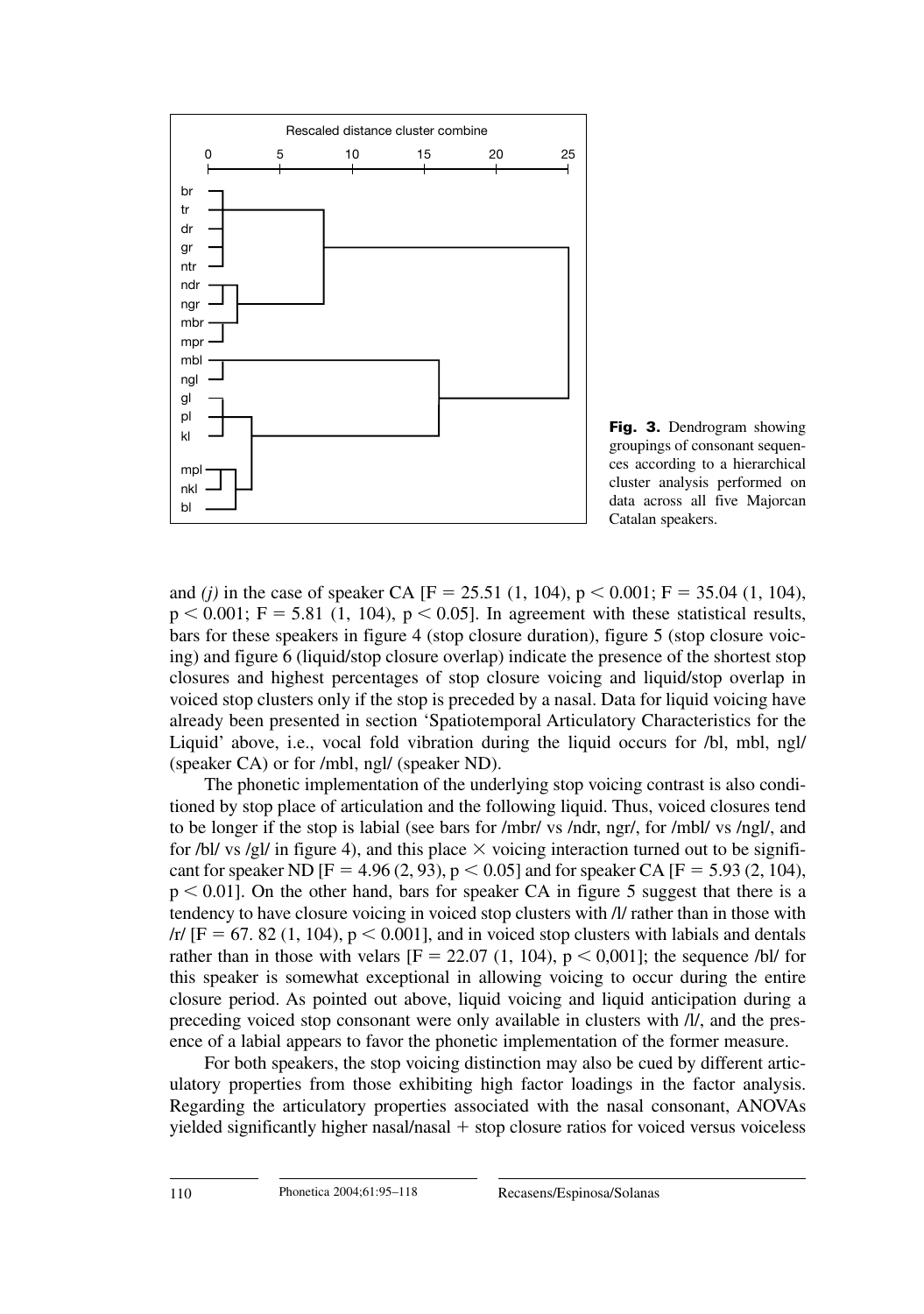

Fig. 4. Stop closure durations for postvocalic clusters (left) and for postnasal ones (right). Data are given for those speakers showing longer voiceless versus voiced stop closure durations, i.e., ND and CA (**a**) and AR and BM (**b**).

stops for speaker ND [ $\bar{X}$  = 54.7 versus 47.2; F = 5.09 (1, 48), p < 0.05] and speaker stops for speaker ND [X = 54.7 versus 47.2; F = 5.09 (1, 48), p < 0.05] and speaker<br>CA [ $\bar{X}$  = 69.5 versus 51.5; F = 32.68 (1, 53), p < 0.001], but no significant effects of nasal closure duration. As for the stop consonant, alveolar stop contact index values masal closure duration. As for the stop consonant, alveolar stop contact index values<br>were significantly higher for /t/ versus /d/ for speaker ND  $[X = 0.95$  versus 0.93; were significantly higher for *It* versus *IdI* for speaker ND [X = 0.95 versus 0.93;<br>F = 7.58 (1, 21),  $p < 0.01$ ] and for speaker CA [ $\overline{X}$  = 0.71 versus 0.55; F = 32.54  $(1, 24)$ ,  $p < 0.001$ ], and releases were significantly more frequent for voiceless versus voiced stops in clusters with /r/ for speakers ND and CA [100% versus 76.9%,  $\chi^2$  = 5.19, p < 0.05; 100% versus 76.2%,  $\chi^2 = 5.94$ , p < 0.05]. In spite of exhibiting low factor loadings in the stop voicing factor most of the time, differences in liquid duration, *(h)*, alveolar contact index for the liquid, *(i)*, and/or frication duration *(k)* as a function of stop voicing turned out to be significant in some instances. Thus, in comparison with voiced stop clusters, voiceless stop clusters happened to exhibit significantly longer with voiced stop clusters, voiceless stop clusters happened to exhibit significantly longer<br>liquids for speaker ND [ $\bar{X}$  = 119 versus 114; F = 9.39 (1, 97), p < 0.01], significantly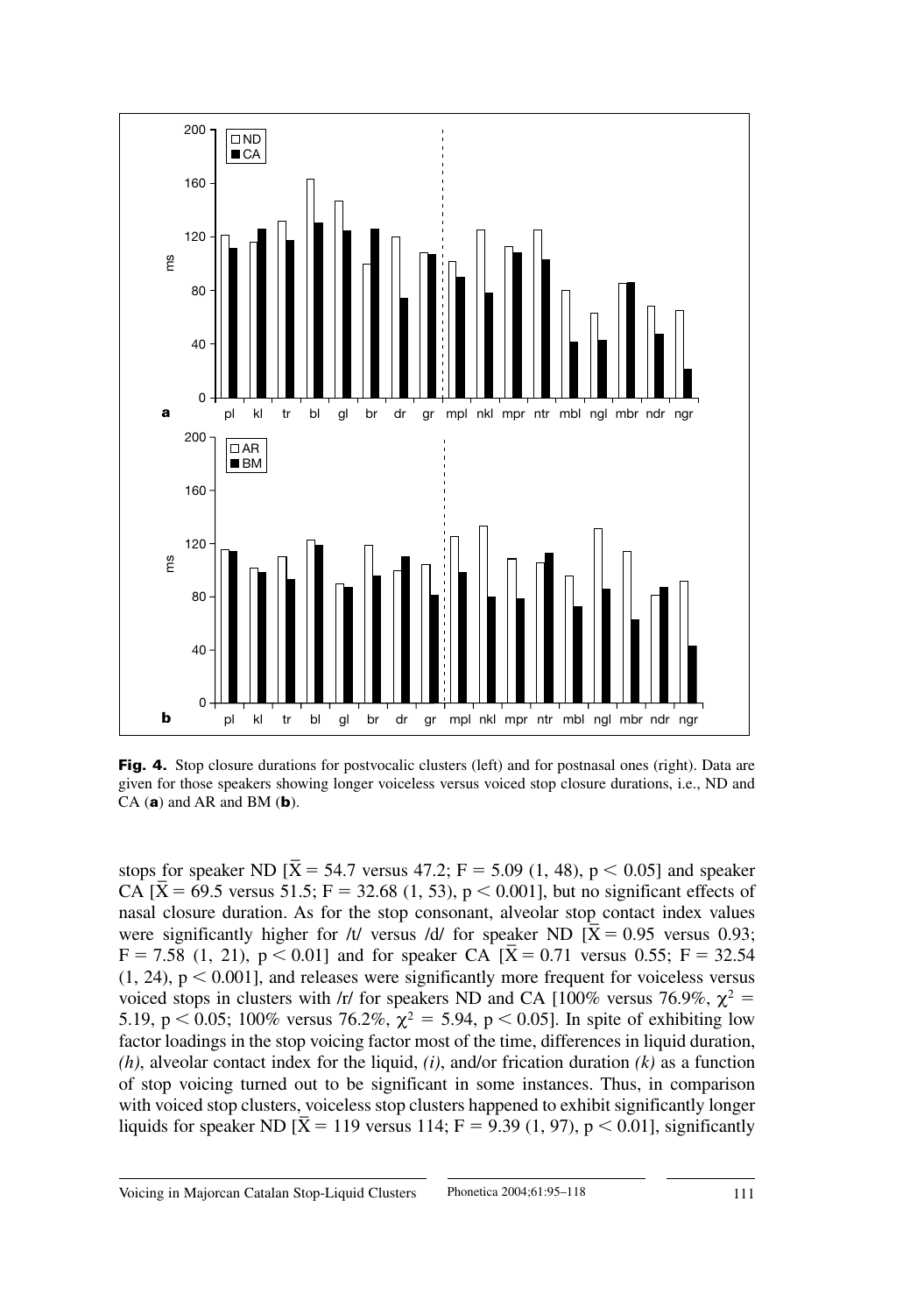

**Fig. 5.** Percentages of voicing during stop closure for postvocalic clusters (left) and for postnasal ones (right). Data are reported for speakers showing longer voicing periods for underlying voiced versus voiceless stops, i.e., ND and CA (**a**) and BM and MJ (**b**).

higher alveolar contact index values for the liquid in the case of speaker CA [ $\bar{X}$  = 0.43 versus 0.39;  $F = 6.35$  (1, 103),  $p < 0.05$ ), and significantly longer frication periods for versus 0.39; F = 6.35 (1, 103), p < 0.05), and significantly longer frication periods for speakers ND [ $\bar{X}$  = 20 versus 6; F = 26.21 (1, 98), p < 0.001] and CA [ $\bar{X}$  = 80 versus  $42; F = 63.51$  (1, 104),  $p < 0.001$ ].

# *Speakers AR, BM, MJ*

Results for the stop voicing factor for speakers AR, BM and MJ in table 3 are more difficult to interpret. Analogously to speakers ND and CA, factor loadings for stop closure duration and stop closure voicing for speakers BM and MJ are inversely related. Moreover, while both factors are equally salient for speaker MJ  $(0.80, -0.70)$ , only closure duration appears to be a relevant voicing cue for speaker BM  $(0.90, -0.02)$ . None of the remaining variables, with the inclusion of liquid/stop closure overlap and liquid voicing, contribute to the phonetic implementation of the stop voicing distinction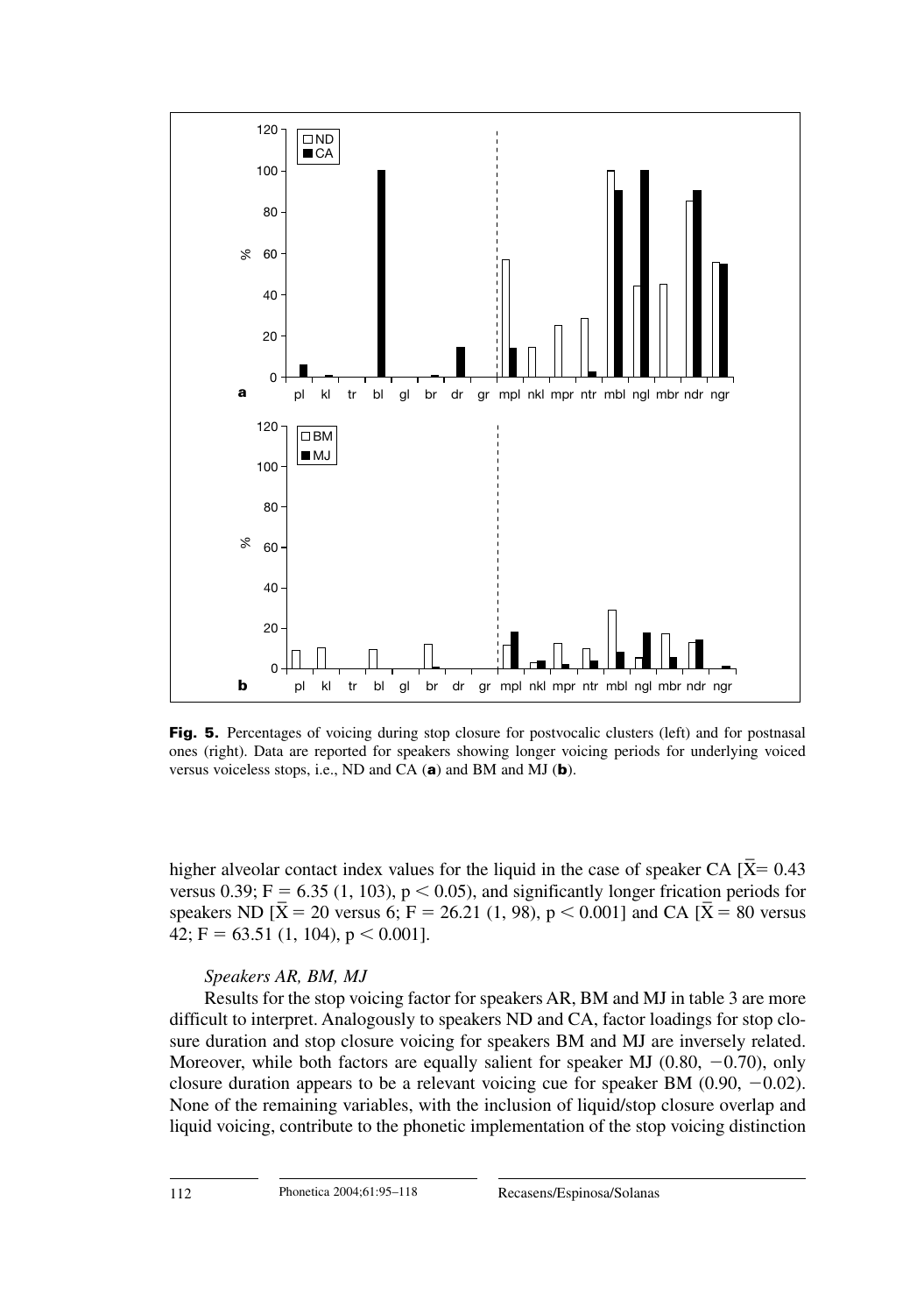

**Fig. 6.** Percentages of overlap between /l/ and the preceding stop in postvocalic stop clusters (left) and in postnasal stop clusters (right). Data are given for speakers ND and CA (**a**) and BM (**b**).

for either speaker BM or speaker MJ whether because of the sign or the low value of their factor loadings.

More accurate information about the possible cues signalling the stop voicing distinction for those two speakers may be gathered from inferential statistics. Thus, ANOVAs for speaker BM indicate that not only closure duration but also vocal fold vibration during stop closure may play a role in marking the stop voicing contrast, and that the phonemic distinction holds in nasal clusters only and is favored by labial versus non-labial stops. In particular, nasality and voicing were found to interact significantly for stop closure duration and stop closure voicing  $(F = 5.36 (1, 105), p < 0.01;$  $F = 8.18$  (1, 105),  $p < 0.01$ ) and there was a significant place  $\times$  voicing interaction for stop closure voicing as well  $(F = 4.22 \ (2, 105), p < 0.05)$ . Accordingly, bars for speaker BM in figures 4 and 5 (bottom) reveal the presence of the shortest closures for postnasal voiced stops and of the longest vocal fold vibration periods for postnasal voiced labial stops. Vocal fold vibration may extend beyond stop closure into the liquid for cluster /mbl/.

ANOVAs for speaker MJ suggest that closure voicing rather than closure duration may cue the underlying stop voicing distinction in this case. Indeed, this speaker exhibits a significant nasal  $\times$  voicing interaction for the former versus latter dependent variable such that vocal fold vibration tends to occur in nasal clusters than in non-nasal ones [F = 2.15 (1, 105),  $p < 0.05$ ; fig. 5, bottom].

Regarding speaker AR, factor loadings for stop closure duration and stop closure voicing are high but exhibit the same sign (table 3) which runs against the expected trend for stop closure to shorten as the voicing period during stop closure becomes longer. ANOVAs for this speaker show a main stop voicing effect on closure duration  $[F = 5.84 \ (1, 105), p < 0.05]$  but no main effect on closure voicing and no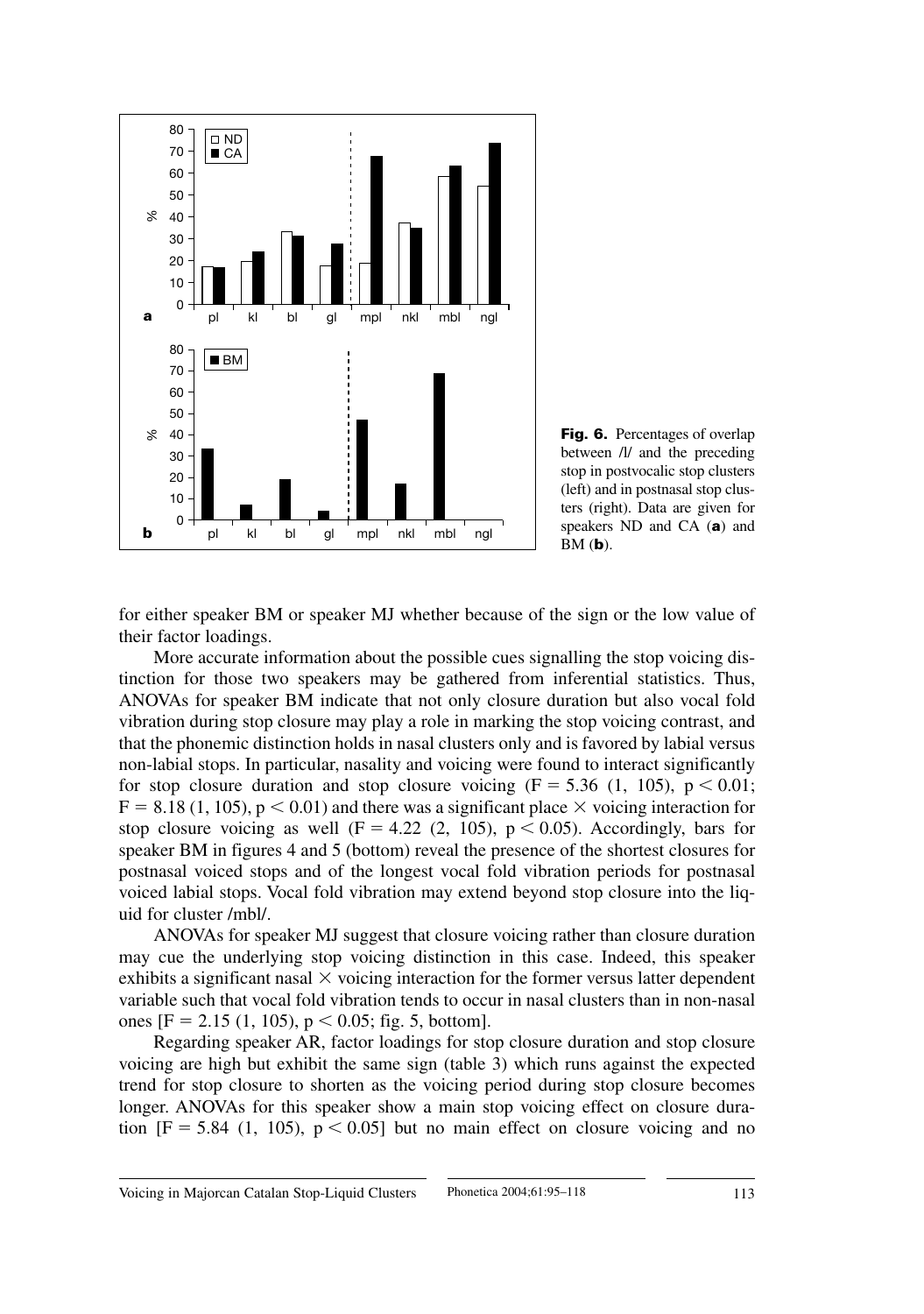nasal  $\times$  voicing interactions. Bars in figure 4 suggest that the expected differences in closure duration hold for nasal clusters only.

ANOVAs for the underlying stop voicing variables excluded from the factor analysis yielded no significant results for any of the speakers AR, BM and MJ, except for the alveolar stop contact index values which turned out to be significantly higher for /t/ vs /d/ in olar stop contact index values which turned out to be significantly higher for the case of speaker AR  $[\bar{X} = 0.71$  versus 0.55; F = 32.54 (1, 24), p < 0.001].

# **Discussion**

Data reported in the Results section reveal that voicing during the liquid is present as a continuation of closure voicing in clusters with underlying voiced stops, and is facilitated by the presence of /l/, a labial stop and a nasal in the cluster. Speakers differ with respect to the number of clusters exhibiting liquid voicing as well as to the duration of the voicing period in the progression speaker  $CA >$  speaker  $ND >$  speaker BM. Speakers AR and MJ did not allow for voicing during the liquid. This trend is consistent with other events associated with the liquid, i.e., gestural anticipation for /l/ (speaker CA showing more overlap between the liquid and the stop than speakers BM, ND) and a short vocalic element (for speaker CA and, less so, for speaker ND) occurring preferably in clusters with a nasal consonant and a voiced stop. The rhotic turned out to be consistently voiceless, exhibited longer frication periods than /l/, and was produced with one rather than two or more alveolar contact periods. All findings support the view expressed by native speakers of Majorcan Catalan that the liquid is nonsyllabic in word-final clusters composed of stop and /l/ or /r/.

These results are also in agreement with previous reports stating that non-syllabic /l/ and /r/ may undergo devoicing in Majorcan Catalan (as well as in other languages), but in disagreement with the possibility that the liquid may be deleted since articulatory traces of those two consonants were consistently present in our speech material. Liquid devoicing is regularly accompanied by frication periods differing in duration according to liquid type (for  $|r| > 1$ ) and to the underlying voicing status of the preceding stop for some speakers (for voiceless stops  $>$  voiced stops). Informal perception tests reveal that the liquid is not perceived whenever the frication noise becomes inaudible, e.g., *arregl, assembl, ungl* are perceived as [ə'rek], [ə'sɛmp], [uŋk] in the case of speaker BM, and *dobl, acopl, cobr* as [dop], [ə kop], [kɔp] for speaker ND.

Regarding the status of the underlying voicing distinction, results from factor analysis show that stop closure duration and stop closure voicing are both relevant cues in marking the underlying stop voicing distinction. Hierarchical cluster analyses reveal that the presence of a preceding nasal consonant and, less so, the presence of following /l/ and the labial place of articulation for the stop, help to preserve the stop voicing contrast. The finding that the presence of a nasal contributes much to a reduction of the following oral stop closure is not due to the uncertainty in detecting the nasal murmur offset on spectrographic displays. As stated in 'Methods', nasal and stop closure durations were double-checked in order to make sure that this was not a problem. Some articulatory properties occurring outside the stop, i.e., liquid/stop overlap and liquid voicing, may be considered to be secondary stop voicing cues. Speakers fall to two groups regarding the robustness of the underlying voicing distinction and differ with respect to the production mechanisms used for its implementation. Perception tests are needed in order to find out whether those mesurements which have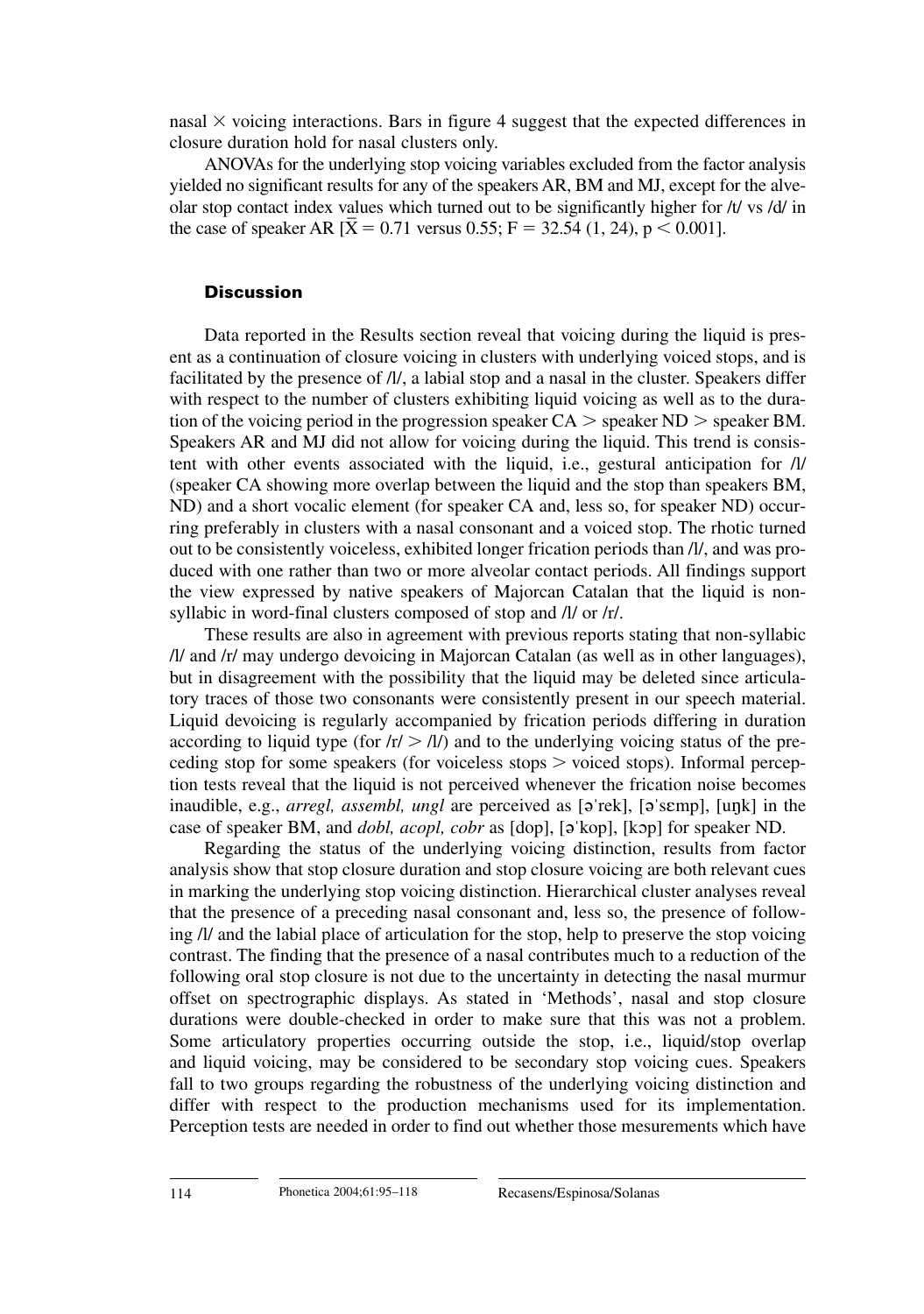proved to be statistically significant separate the two voicing categories for speech communication.

Statistical data reveal that the phonetic distinction between underlying voiced and voiceless stops is robust for speakers ND and CA. An evaluation of the relative salience of cues shows that underlying stop voicing is mostly associated with stop consonant parameters but also with articulatory events occurring before and after the stop. Differences in supraglottal pressure and active vocal fold vibration for the stop cause differences in closure voicing, /l/ voicing, overlap between /l/ and the preceding stop and in nasal/nasal  $+$  stop ratio (for voiced stops  $>$  voiceless stops), and in stop closure duration, liquid duration, tongue contact degree for the stop and the liquid, frication duration and frequency of stop bursts (for voiceless stops  $>$  voiced stops). Moreover, the aerodynamic and articulatory conditions involved in the production of the three consecutive consonant segments in the cluster play a relevant role in the implementation of the stop voicing contrast. Indeed, the distinction is facilitated by the presence of a preceding nasal and, less so, by following liquid type (i.e., /l/) and stop place of articulation (i.e., labial).

The scenario for speakers ND and CA resembles that for Russian and French where syllable-final voiced stop clusters followed by /l/ and /r/ exhibit vocal fold vibration during the stop or during the stop and the liquid. Regarding Majorcan Catalan, the two liquids differ from each other in that phonetic voicing may occur throughout the entire cluster in sequences with /l/ but only during the stop in sequences with /r/. Data for speakers ND and CA allow one to conclude that final devoicing does not apply to stops in Majorcan Catalan clusters with a liquid. Vowel insertion between the stop and the liquid (in Majorcan Catalan) or immediately after the liquid (in other Romance languages and dialects) appear to be two different ways to cue the underlying stop voicing distinction at the phonetic level.

Data for speakers AM, BM and MJ conform to a different picture from the one for speakers ND and CA just referred to. Results obtained from the factor analyses suggest that closure duration and closure voicing may cue the underlying stop voicing contrast for speaker MJ, less so for speaker BM and perhaps not at all for speaker AR, and that no stop voicing cues occur beyond the stop consonant itself. It may be that, while failing to cue the stop vocing distinction at the perception level, some of those speakers or all of them may show some stop voicing traces in production. A look at the relative salience of stop voicing cues for those three speakers reveals that the phonemic distinction is related to the prominence of the stop closing gesture in so far as, in comparison with voiced stops, voiceless stops turned out to show longer closures (all speakers) and larger tongue contact areas (speaker AR). On the other hand, closure voicing may be present (speakers MJ and BM) or absent (speaker AR). Both cues are most prone to take place when the stop is labial and follows a nasal.

A data survey across speakers suggests that the phonetic implementation of present-day Majorcan Catalan word-final stop-liquid clusters is highly variable. This finding parallels the realization of analogous clusters with a non-syllabic liquid in French, Russian and Northern Italian (see Introduction). Moreover there are reasons to believe that a sound change process may be under way in the Catalan dialect. Indeed, while being robust for two out of three of the elder speakers (ND, CA), the voicing contrast is partially or completely neutralized in the case of the younger ones (AR, MJ). Judging from the phonetic cues and the contextual factors involved in stop devoicing, it may also be claimed that this sound change process proceeds gradually rather than abruptly. The initial devoicing stage appears to involve a restriction in the contextual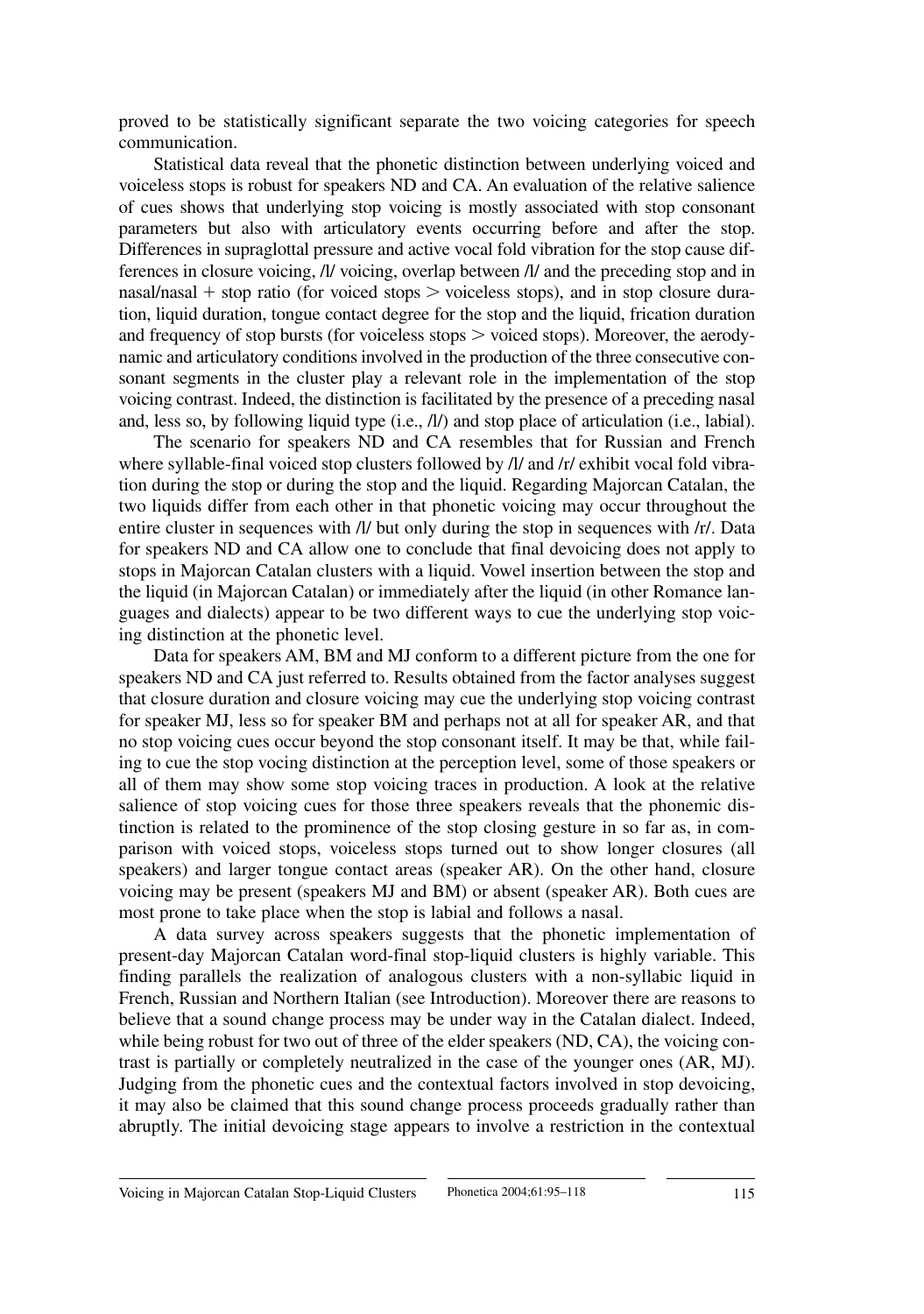conditions of phonetic implementation. Thus, while extending over the entire syllable, robust stop voicing cues for speakers CA and ND are only available if a nasal consonant is present. Data for the other three Majorcan Catalan speakers AR, BM and MJ indicate that, at a more advanced stage, phonetic cues for the underlying stop voicing distinction are not distributed over the entire consonant cluster and may be associated with aerodynamically conditioned differences in duration and prominence rather than with vocal fold vibration. Also in English, underlying stop voicing may be implemented through duration and intensity cues rather than through active voicing in sequences and word positions disallowing continuous vocal fold vibration.

While physiological cues for segmental syllabicity are not easy to come up with [Ladefoged, 1967], it seems to us that the syllabic versus non-syllabic status of the liquid in the word-final clusters /Cl/ and /Cr/ depends on whether the liquid may be phonetically voiced after a voiceless stop or not. Indeed, as revealed by data for Majorcan Catalan, voicing in non-syllabic liquids occurs as a continuation of closure voicing during the preceding stop closure period. On the other hand, voicing in syllabic liquids such as those in English or Slovak clusters may occur independently of the presence of phonetic voicing during the stop. It may thus be suggested that onset of vocal fold vibration is intentional in the latter clusters and unintentional in the former ones. Moreover, stop voicing is also related to voicing during the liquid such that underlying voiced stops exhibit vocal fold vibration if voicing extends into the liquid, and may undergo devoicing or not if the liquid is devoiced.

In view of this scenario, we would like to propose a reconstruction of those sound changes operating on word-final clusters with a liquid after the loss of word-final vowels in the transition from Latin to some Romance dialects. Let us assume to begin with that the liquid was syllabic after vowel loss. The change of syllabic status (i.e., from syllabic to non-syllabic) may have been accomplished through different mechanisms. Most frequently, there has been vowel epenthesis after the liquid or between the stop and the quently, there has been vowel epenthesis after the liquid or between the stop and the<br>liquid (N. Italian ['negəɾ] from Latin NIGRU, Friulian ['dopli] from Latin DUPLU). A more uncommon strategy may have been to devoice the liquid after an underlying voiceless stop (i.e., as for speakers ND and CA in our study) and, later on, after an underlying voiced stop which has undergone partial or complete devoicing (i.e., as for speakers AR, BM and MJ in this paper). Data reported in the Results section show that voicing is an essential attribute of the syllabic status of the liquid such that a change in syllabic status links liquid voicing to the voicing in the preceding stop. On the other hand, stop devoicing may take place as long as the liquid is devoiced and thus, non-syllabic.

Results reported in this paper may be taken in support of the notion that sound change proceeds gradually across phonetic cues and speakers. They also suggest that the loss of a phonemic contrast occurs at the perceptual level before it takes place at the production level [see also Costa and Mattingly, 1981]. Indeed, while speakers produce the distinction between underlying voiced and voiceless stops as well as the following liquid systematically, phonetic transcriptions available in the literature suggest that phoneticians may hear the voiced stop as voiceless and fail to hear the liquid.

# **Acknowledgements**

This research was funded by projects 2001SGR425 of the Generalitat de Catalunya and BFF2003-09453-C02-01 of the Ministry of Science and Technology of Spain. We would like to thank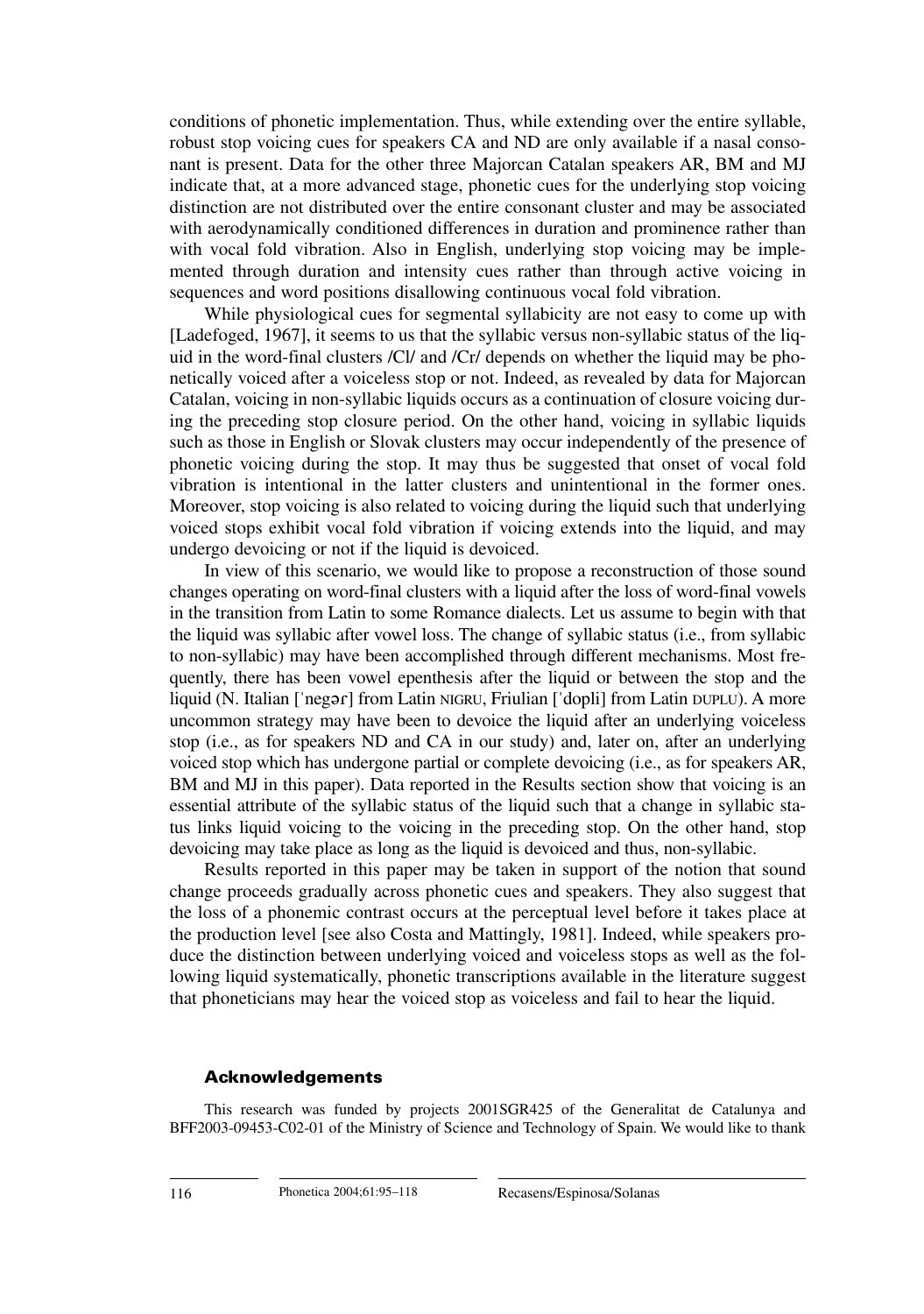Cosme Aguiló, Jaume Corbera, Nicolau Dols, Anna Fernández, Miquel Joan, Biel Mayoral and Antoni Riera for help with the experimental procedure, Klaus Kohler, two anonymous reviewers and Joaquín Romero for comments on a previous version of the manuscript, and Alexei Kochetov for information about Russian word-final clusters.

#### **References**

Abercrombie, D.: Elements of general phonetics (Edinburgh University Press, Edinburgh 1967).

- Abramson, A.S.; Lisker, L.: Voice-timing perception in Spanish word-initial stops. J. Phonet. *1:* 1–8 (1973).
	- Alcover, A.M.; Moll, F. de B.: La flexió verbal en els dialectes catalans, Anu. Ofic. Romàn. Ling. Lit. *2:* 81–184 (1929); *3:* 73–168 (1930); *4:* 9–104 (1931); *5:* 9–72 (1932).
	- Aldenderfer, M.S.; Blashfield, R.K.: Cluster analysis (Sage Publications, London 1984).
	- Barry, M.: A phonetic and phonological investigation of English clear and dark syllabic /l/. Bull. Commun. Parlée *5:* 77–87 (2000).
	- Bell, A.: Syllabic consonants; in Ferguson, Moravsick, Universals of human language, vol. 2, pp. 153–201 (Stanford University Press, Stanford 1978).
	- Bibiloni, G.: La llengua dels mallorquins. Anàlisi sociolingüística, PhD diss. Barcelona (1983).
	- Blevins, J.: The syllable in phonological theory; in Goldsmith, The Handbook of phonological theory, pp. 206–244 (Blackwell, Oxford 1995).
	- Bloomfield, L.: Lenguaje (Universidad Nacional Mayor de San Marcos, Lima 1964).
	- Catford, J.C.: Fundamental problems in phonetics (Edinburgh University Press, Edinburgh 1977).
	- Charles-Luce, J.; Dinnsen, D.A.: A reanalysis of Catalan devoicing. J. Phonet. *15:* 187–190 (1987).
	- Comrie, B.; Corbett, G.: The Slavonic languages (Routledge, London 1993).
	- Costa, P.J.; Mattingly, I.G.: Production and perception of phonetic contrast during phonetic change. Haskins Lab. Status Rep. *67/68:* 191–196 (1981).
- Dinnsen, D.A.; Charles-Luce, J.: Phonological neutralization, phonetic implementation and individual differences. J. Phonet. *12:* 49–60 (1984).
	- Docherty, G.: The timing of voicing in British English obstruents (Foris, Dordrecht 1992).
	- Dols, N.; Wheeler, M.: El consonantisme final del mallorquí i el 'llicenciament d'obertures'. Caplletra *19:* 51–64 (1995).
	- Ernestus, M.; Baayen, H.: The functionality of incomplete neutralization in Dutch: the case of past-tense formation, Proc. Lab Phonol. Yale Univ. (in press).
	- Farnetani, E.: V-C-V lingual coarticulation and its spatiotemporal domain; in Hardcastle, Marchal, Speech production and speech modelling, pp. 93–130 (Kluwer, Dordrecht 1990).
- Farnetani, E.; Hardcastle, W.J.; Marchal, A.: Cross-language investigation of lingual coarticulatory processes using EPG; in Tubach, Mariani, Eurospeech 1989, pp. 429–432 (CEP Consultants Ltd 1989).
- Gibbon, F.; Hardcastle, W.J; Nicolaidis, K.: Temporal and spatial aspects of lingual coarticulation in /kl/ sequences: a cross-linguistic investigation. Lang. Speech *36:* 261–277 (1993).
- Giles, S.B.; Moll, K.L.: Cinefluorographic study of selected allophones of English /l/. Phonetica *31:* 206–227 (1975).
	- Goldstein, L.: Do acoustic landmarks constrain the coordination of articulatory events?. in Keating, Papers in Laboratory Phonology II. Phonological Structure and Phonetic Form, pp. 234–241 (Cambridge University Press, Cambridge, 1994).
	- Hála, B.: La sílaba (Consejo Superior de Investigaciones Científicas, Madrid 1973).
	- Jaberg, K.; Jud, J.: Sprach- und Sachatlas Italiens und der Südschweiz [Atlante Italo-Svizzero], vol. 8 (Zofingen, 1928–1940).
	- Jakobson, R.; Waugh, L.: The sound shape of language (Indiana University Press, Bloomington 1979).
	- Janker, P.M.; Piroth, H.G.: On the perception of voicing in word-final stops in German; in Ohala, Hasegawa, Ohala, Granville, Bailey, Proc. 14th Int. Congr. Phonet. Sci., vol. 3, pp. 2219–2222 (American Institute of Physics, San Francisco 1999).

Jassem, W.; Richter, L.: Neutralization of voicing in Polish obstruents. J. Phonet. *17:* 317–326 (1989).

Jongman, A.: Phonological and phonetic representations: the case of neutralization; in Agwuele, Warren, Park, Proc. 2003 Texas Ling. Soc. Conf. Cascadilla Proceedings Project, pp. 96–106 (Cascadilla Press, Somerville 2004). Keating, P.: Physiological effects on stop consonant voicing. UCLA Work. Pap. Phonet. *59:* 29–34 (1984).

- Keating, P.; Linker, W.; Huffman, M.: Patterns in allophone distribution for voiced and voiceless stops. J. Phonet. *11:* 277–290 (1983).
- Kenyon, J.S.: American pronunciation (George Wahr, Ann Arbor 1950).
- Kohler, K.: Phonetic explanation in phonology: the feature 'fortis/lenis'. Phonetica 41: 150-174 (1984).
- Krakow, R.A.: Physiological organization of syllables: a review. J. Phonet *27:* 23–54 (1999).
- Kuen, H.: El dialecto de Alguer y su posición en la historia de la lengua catalana. Anu. Ofic. Rom. Lleng. Lit.s *5:* 121–177 (1932); *7:* 41–112 (1934).
- Ladefoged, P.: Three areas of experimental phonetics (Oxford University Press, Oxford 1967).
- Lehiste, I.: Some acoustic characteristics of selected English consonants, (Research Center in Anthropology, Folklore and Linguistics, Indiana University, Bloomington 1964).